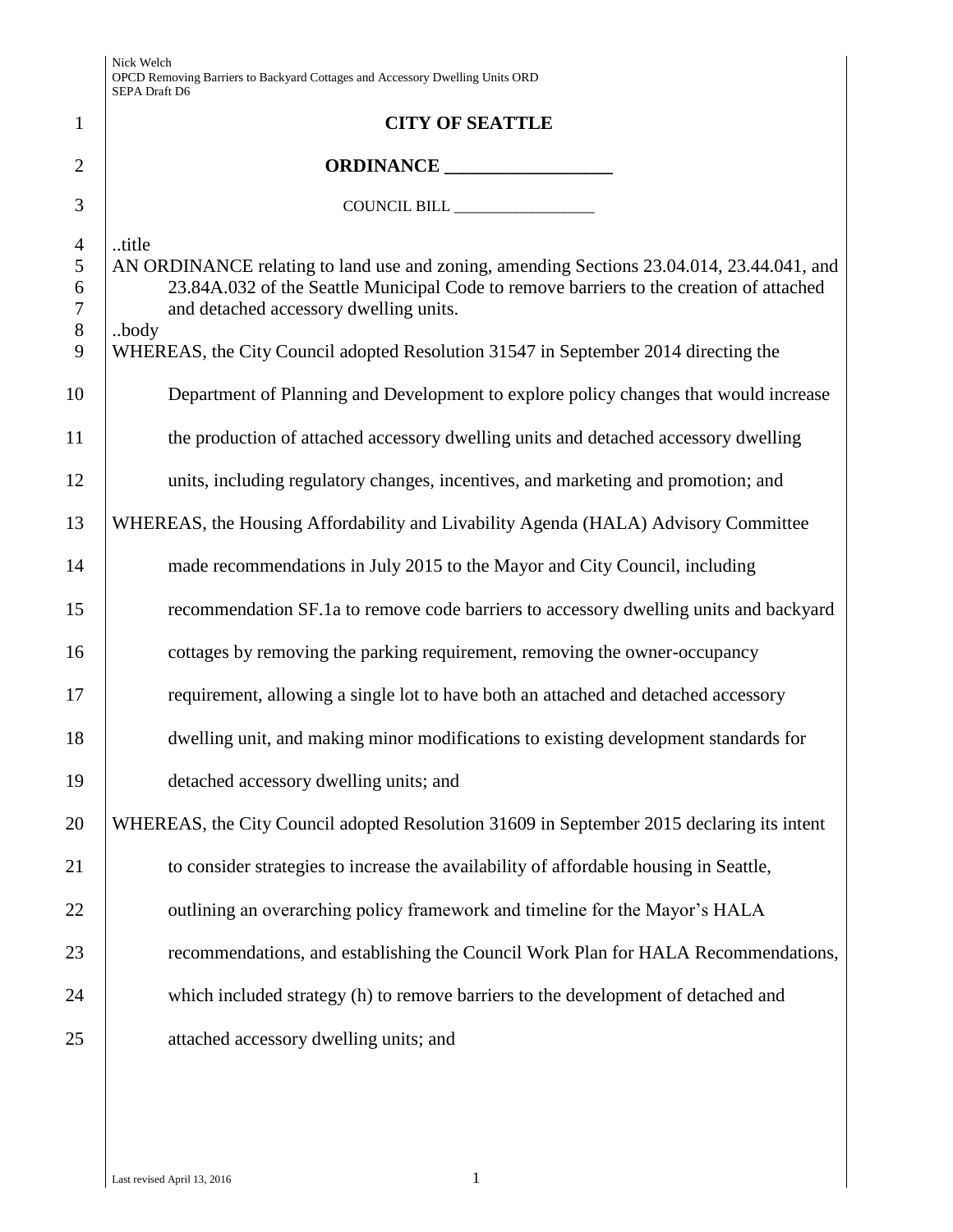# 1 WHEREAS, attached accessory dwelling units have been allowed on single-family lots since 2 1994, and detached accessory dwelling units have been allowed on single-family lots

3 since 2010, subject to certain development standards; and

4 WHEREAS, since 2010 only approximately 220 detached accessory dwelling units have been 5 constructed, accounting for less than one percent of eligible single-family lots; NOW,

# 6 THEREFORE,

# 7 **BE IT ORDAINED BY THE CITY OF SEATTLE AS FOLLOWS:**

8 Section 1. Section 23.44.014 of the Seattle Municipal Code, last amended by Ordinance 9 124952, is amended as follows:

#### 10 **23.44.014 Yards**

11 Yards are required for every lot in a single-family zone. A yard that is larger than the 12 minimum size may be provided.

13 A. Front ((Yards.)) yards

14 1. The front yard depth shall be either the average of the front yards of the single-15 family structures on either side or 20 feet, whichever is less.

16 2. On any lot where the natural gradient or slope, as measured from the front line 17 of the lot for a distance of 60 feet or the full depth of the lot, whichever is less, is in excess of 35 18 percent, the required front yard depth shall be either 20 feet less  $((\theta n \theta))1$  foot for each  $((\theta n \theta))1$ 19 percent of gradient or slope in excess of 35 percent( $\left(\frac{1}{2}\right)$ ) or the average of the front yards on either  $20$  side, whichever is less.

21 3. In the case of a through lot, each yard abutting a street, except a side yard, shall 22 be a front yard. Rear yard provisions shall not apply to the lot, except pursuant to Section 23 23.40.030 or 23.40.035.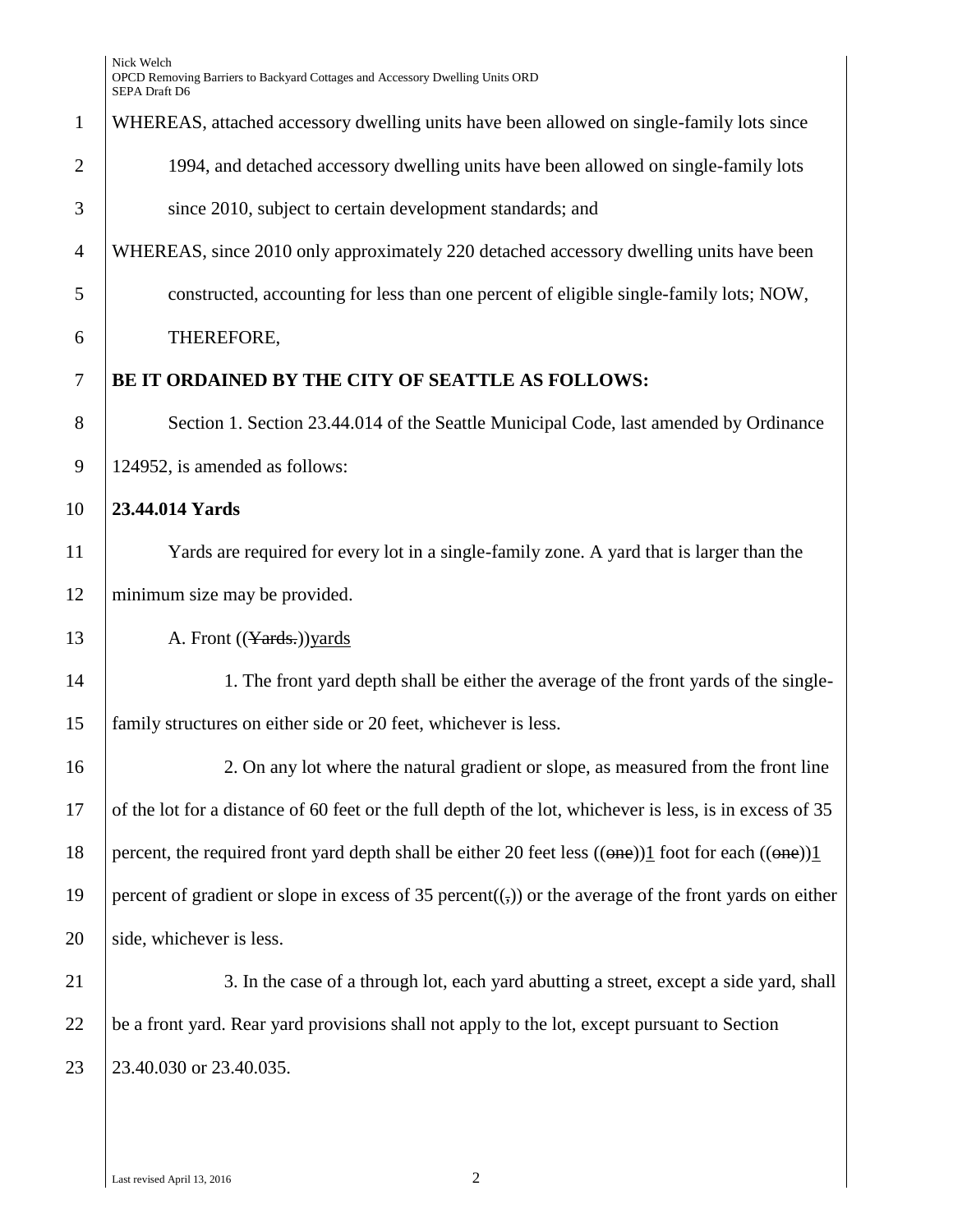| $\mathbf{1}$   | 4. A larger yard may be required in order to meet the provisions of Section                                       |
|----------------|-------------------------------------------------------------------------------------------------------------------|
| $\overline{2}$ | 23.53.015, Improvement requirements for existing streets in residential and commercial zones.                     |
| 3              | B. Rear $((Yards))$ yards. The rear yard shall be $((\text{twenty-five}())25((\text{+}))$ feet.                   |
| $\overline{4}$ | 1. The minimum required rear yard for a lot having a depth of less than $((\theta \theta)^2)^T$                   |
| 5              | hundred twenty five ())125(())) feet shall be ((twenty ())20(())) percent of the lot depth and in no              |
| 6              | case less than $((ten-))10(())$ feet.                                                                             |
| 7              | 2. When the required rear yard abuts upon an alley along a lot line, the centerline                               |
| 8              | of the alley between the side lot lines extended shall be assumed to be a lot line for purposes of                |
| 9              | the provision of rear yard and the determination of lot depth $((\cdot))$ , provided $((\cdot))$ that at no point |
| 10             | shall the principal structure be closer than $((\text{five} (+))5(())$ feet to the alley.                         |
| 11             | 3. When a lot in any single-family zone abuts at the rear lot line upon a public                                  |
| 12             | park, playground, or open water, not less than $((\text{fiffy-}))50(())$ feet in width, the rear yard need        |
| 13             | not exceed the depth of $((\text{twenty} ())20(())$ feet.                                                         |
| 14             | C. Side yards. The side yard shall be 5 feet except as follows:                                                   |
| 15             | 1. In the case of a reversed corner lot, the key lot of which is in a single-family                               |
| 16             | zone, the width of the side yard on the street side of the reversed corner lot shall not be less than             |
| 17             | 10 feet; or                                                                                                       |
| 18             | 2. If any side street lot line is a continuation of the front lot line of an abutting                             |
| 19             | single-family zoned lot, whether or not separated by an alley, the width of the street side yard                  |
| 20             | shall not be less than 10 feet.                                                                                   |
| 21             | D. Exceptions from standard yard requirements. No structure shall be placed in a required                         |
| 22             | yard except pursuant to the following:                                                                            |
|                |                                                                                                                   |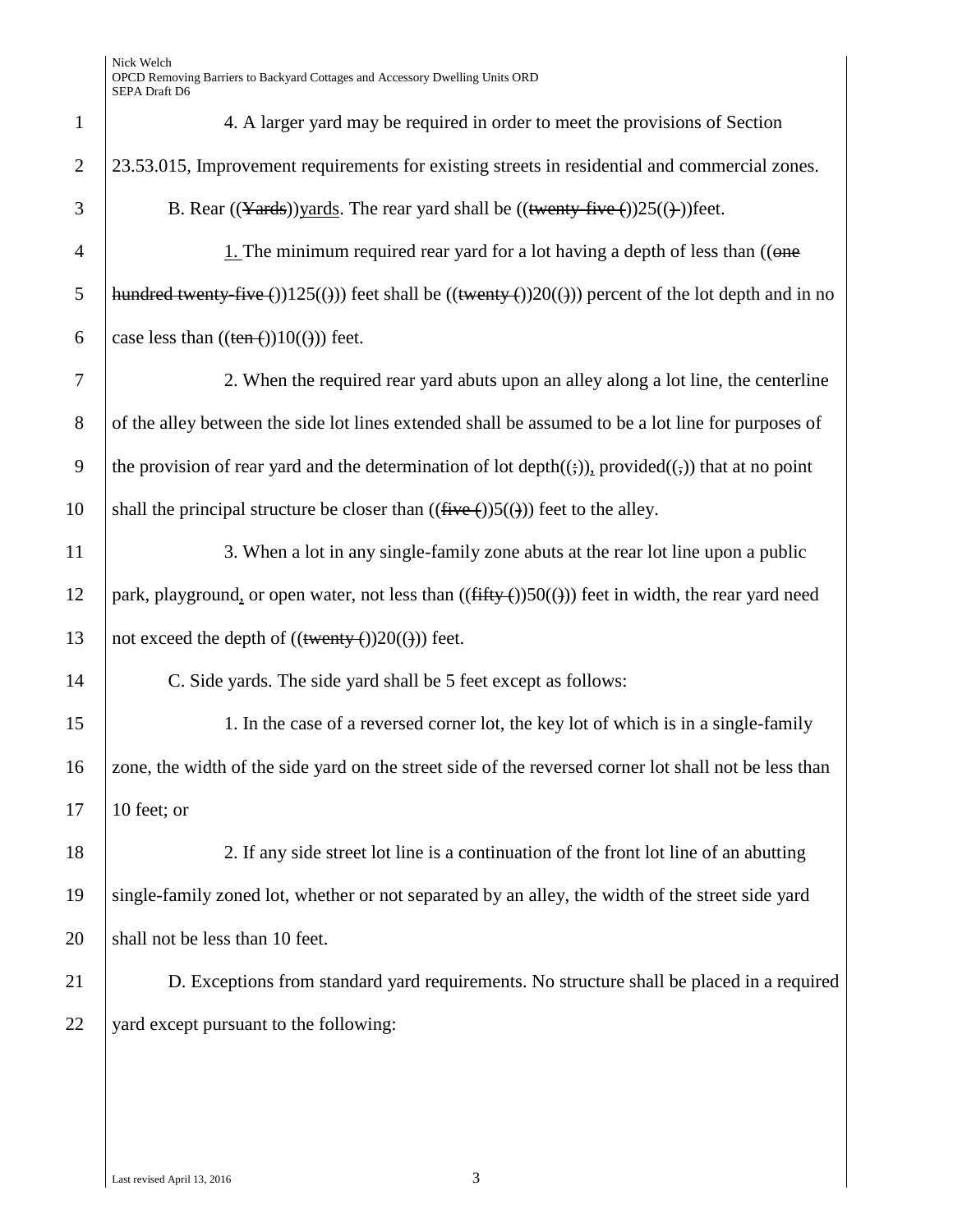1 1. Garages. Garages may be located in a required yard subject to the standards of 2 Section 23.44.016. 3 2. Certain ((Accessory Structuress)) accessory structures in ((Side)) side and ((Rear 4 |  $\frac{Yards.}{Yards.}$ 5 a. Except for detached accessory dwelling units, any accessory structure 6 that complies with the requirements of Section  $23.44.040$  may be constructed in a side yard that 7 abuts the rear or side yard of another lot, or in that portion of the rear yard of a reversed corner 8 lot within 5 feet of the key lot and not abutting the front yard of the key lot, upon recording with

9 the King County ((Department of Records and Elections))Recorder's Office an agreement to this 10 effect between the owners of record of the abutting properties.

11 b. Except for detached accessory dwelling units, any detached accessory structure that complies with the requirements of Section 23.44.040 may be located in a rear yard, provided that on a reversed corner lot, no accessory structure shall be located in that portion of the required rear yard that abuts the required front yard of the adjoining key lot, nor shall the accessory structure be located closer than 5 feet from the key lot's side lot line unless the provisions of subsections 23.44.014.D.2.a or 23.44.016.D.9 apply.

17 **c.** Detached accessory dwelling units may be located in a rear yard subject 18 to the requirements of subsection 23.44.041.B.

19 3. A single-family structure may extend into one side yard if an easement is 20 provided along the side or rear lot line of the abutting  $\text{lot}((\tau))$  sufficient to leave a  $((10 \text{ foot}))10$ -21 foot separation between that structure and any principal structure on the abutting lot. The  $((10$  $22 \left| \frac{1}{100} \right|$  foot separation shall be measured from the wall of the principal structure that is 23 proposed to extend into a side yard to the wall of the principal structure on the abutting lot.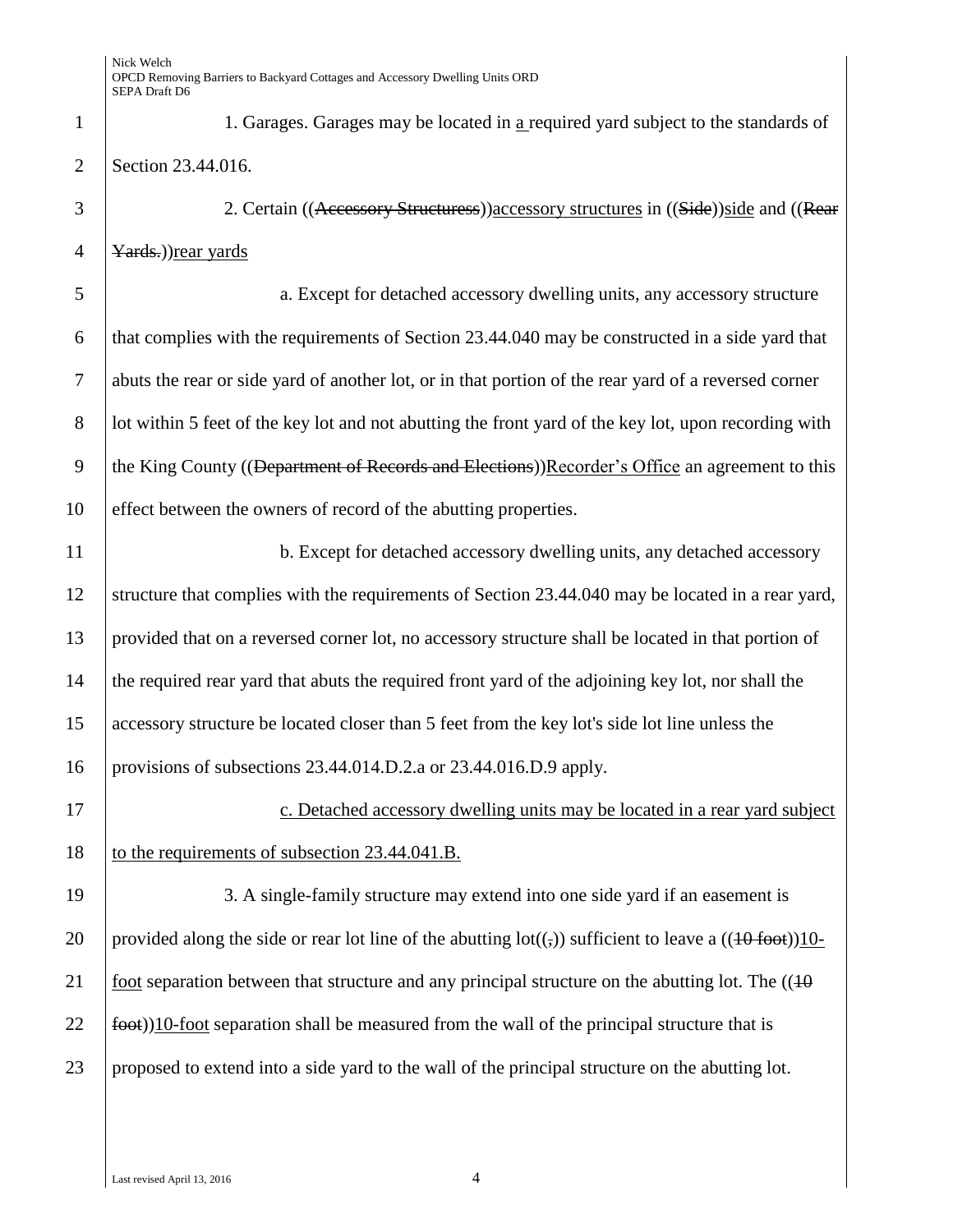| $\mathbf{1}$   | a. No structure or portion of a structure may be built on either lot within                                                 |
|----------------|-----------------------------------------------------------------------------------------------------------------------------|
| $\overline{2}$ | the $((40$ foot)) $10$ -foot separation, except as provided in this $((section))$ Section 23.44.014.                        |
| 3              | b. Accessory structures and features of and projections from principal                                                      |
| $\overline{4}$ | structures( $(\cdot, \cdot)$ ) such as porches, eaves, and chimneys are permitted in the $((10\text{ foot}))10\text{-foot}$ |
| 5              | separation area if allowed by subsection 23.44.014.D. For purposes of calculating the distance a                            |
| 6              | structure or feature may project into the $((40 \text{ foot}))10\text{-foot}$ separation, assume the property line is       |
| $\tau$         | 5 feet from the wall of the principal structure proposed to extend into a side yard and consider                            |
| 8              | the 5 feet between the wall and the assumed property line to be the required side yard.                                     |
| 9              | c. No portion of any structure, including any projection, shall cross the                                                   |
| 10             | property line.                                                                                                              |
| 11             | d. The easement shall be recorded with the King County ((Department of                                                      |
| 12             | Records and Elections))Recorder's Office. The easement shall provide access for normal                                      |
| 13             | maintenance activities to the principal structure on the lot with less than the required $((5 \text{ foot}))$               |
| 14             | foot side yard.                                                                                                             |
| 15             | 4. Certain ((Additions)) additions. Certain additions may extend into a required                                            |
| 16             | yard if the existing single-family structure is already nonconforming with respect to that yard.                            |
| 17             | The presently nonconforming portion must be at least 60 percent of the total width of the                                   |
| 18             | respective facade of the structure prior to the addition. The line formed by the existing                                   |
| 19             | nonconforming wall of the structure is the limit to which any additions may be built, except as                             |
| 20             | described below. Additions may extend up to the height limit and may include basement                                       |
| 21             | additions. New additions to the nonconforming wall or walls shall comply with the following                                 |
| 22             | requirements (Exhibit A for 23.44.014):                                                                                     |
|                |                                                                                                                             |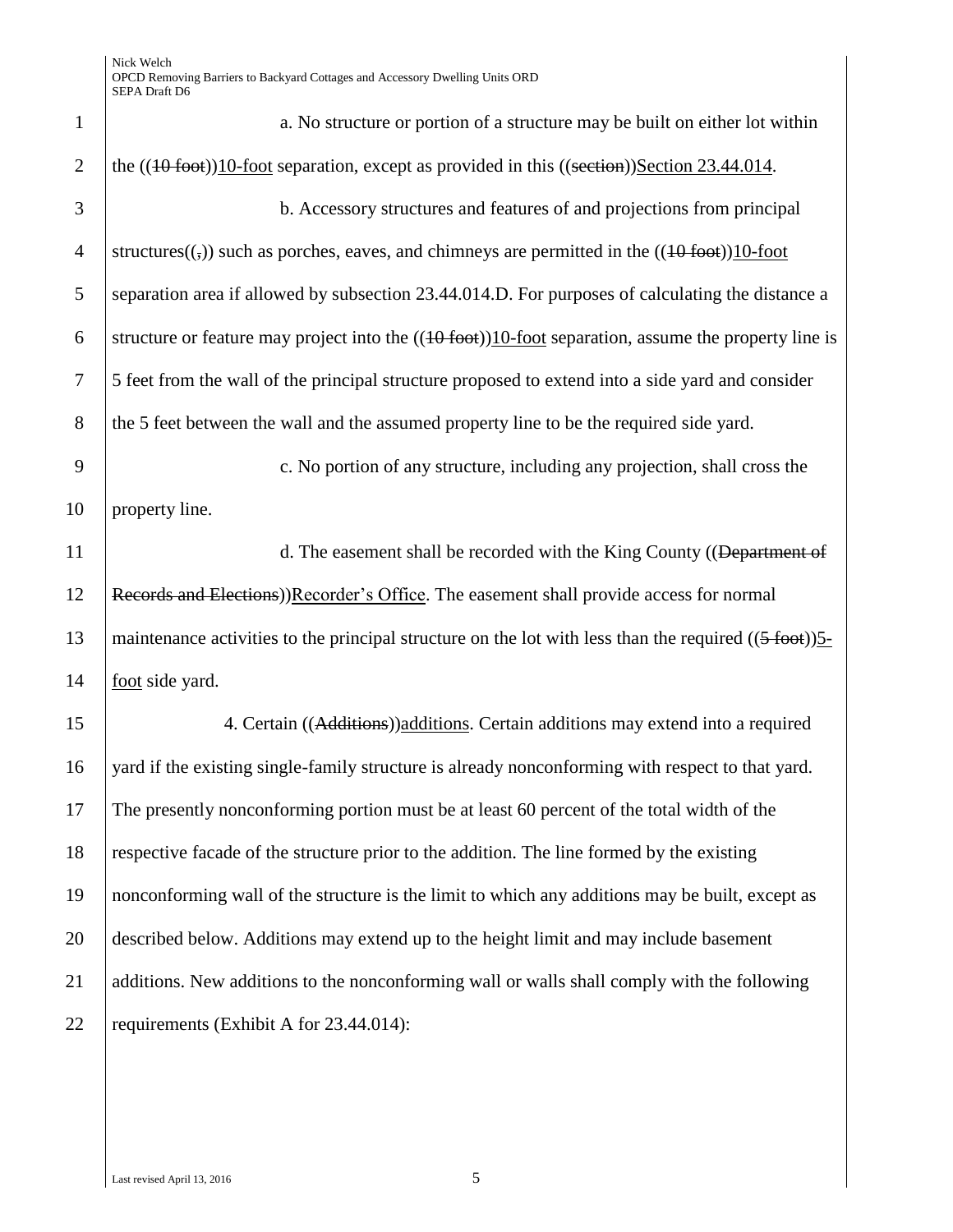| $\mathbf{1}$   | a. Side $((\text{Yard}))\text{yard}$ . If the addition is a side wall, the existing wall line              |
|----------------|------------------------------------------------------------------------------------------------------------|
| $\overline{2}$ | may be continued by the addition except that in no case shall the addition be closer than 3 feet to        |
| 3              | the side lot line;                                                                                         |
| $\overline{4}$ | b. Rear $((\text{Yard}))$ yard. If the addition is a rear wall, the existing wall line                     |
| 5              | may be continued by the addition except that in no case shall the addition be closer than 20 feet          |
| 6              | to the rear lot line or centerline of an alley abutting the rear lot line;                                 |
| 7              | c. Front $((\text{Yard}))$ yard. If the addition is a front wall, the existing wall line                   |
| 8              | may be continued by the addition except that in no case shall the addition be closer than 15 feet          |
| 9              | to the front lot line;                                                                                     |
| 10             | d. If the nonconforming wall of the single-family structure is not parallel                                |
| 11             | or is otherwise irregular $((,))$ relative to the lot line, then the Director shall determine the limit of |
| 12             | the wall extension, except that the wall extension shall not be located closer than specified in           |
| 13             | subsections 23.44.014.D.4.a, 23.44.014.D.4.b, and 23.44.014.D.4.c.                                         |
| 14             | e. Roof eaves, gutters, and chimneys on such additions may extend an                                       |
| 15             | additional 18 inches into a required yard, but in no case shall such features be closer than 2 feet        |
| 16             | to the side lot line.                                                                                      |
| 17             | 5. Uncovered porches or steps. Uncovered, unenclosed porches or steps may                                  |
| 18             | project into any required yard $((,))$ if they are no higher than 4 feet above existing grade, no closer   |
| 19             | than 3 feet to any side lot line, and no wider than 6 feet and project no more than 6 feet into            |
| 20             | required front or rear yards. The width of porches and steps ((are to))shall be calculated                 |
| 21             | separately.                                                                                                |
|                |                                                                                                            |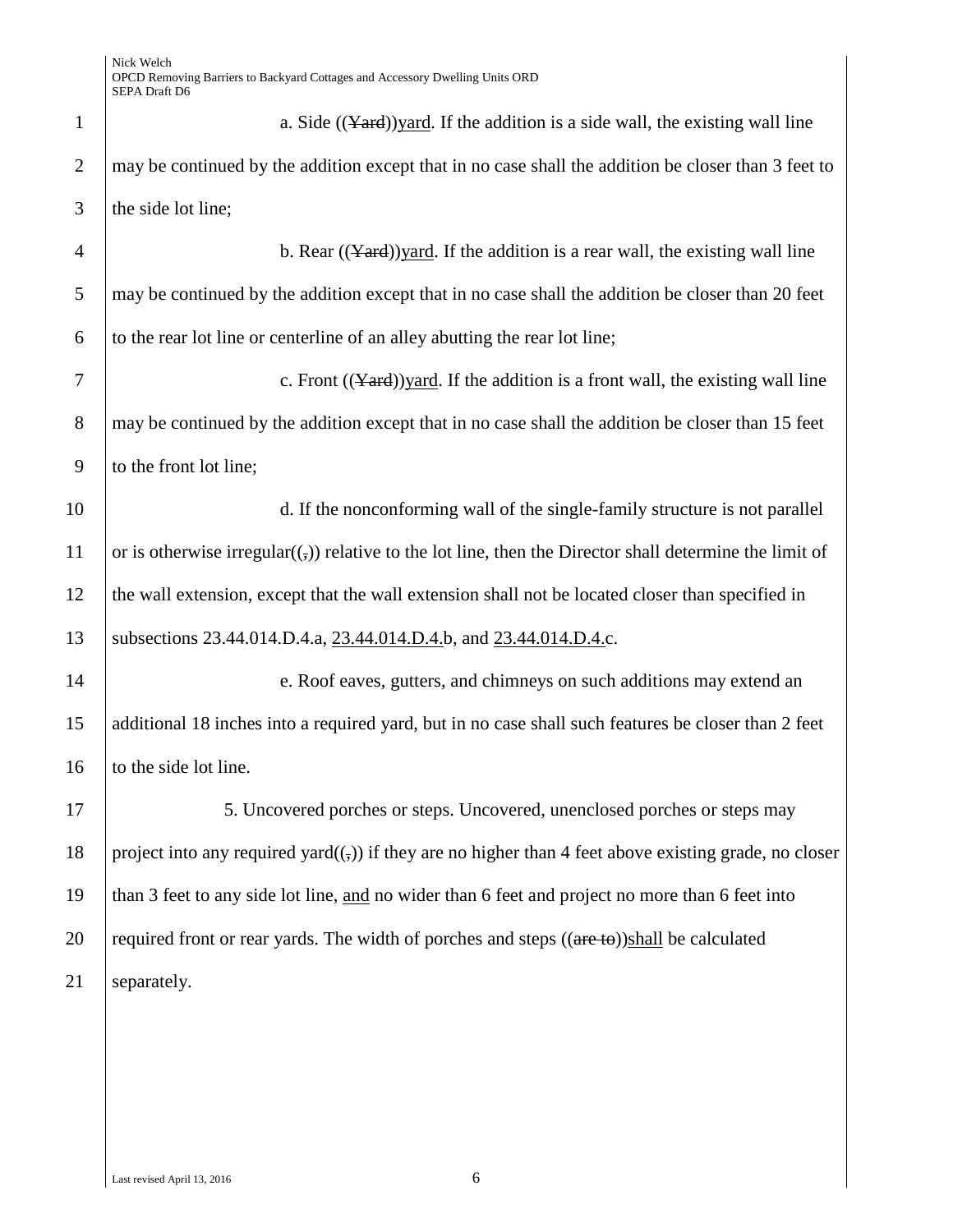| $\mathbf{1}$   | 6. Certain features of a structure. Unless otherwise provided elsewhere in this                          |
|----------------|----------------------------------------------------------------------------------------------------------|
| $\overline{2}$ | Chapter 23.44, certain features of a principal or accessory structure, except for accessory              |
| 3              | dwelling units, may extend into required yards if they comply with the following:                        |
| $\overline{4}$ | a. External architectural details with no living area, such as chimneys,                                 |
| 5              | eaves, cornices, and columns, may project no more than 18 inches into any required yard;                 |
| 6              | b. Bay windows are limited to 8 feet in width and may project no more                                    |
| $\tau$         | than 2 feet into a required front, rear, and street side yard;                                           |
| 8              | c. Other projections that include interior space, such as garden windows,                                |
| 9              | may extend no more than 18 inches into any required yard, starting a minimum of 30 inches                |
| 10             | above finished floor, and with maximum dimensions of 6 feet in height and 8 feet in width;               |
| 11             | d. The combined area of features permitted by subsections                                                |
| 12             | 23.44.014.D.6.b and 23.44.014.D.6.c may comprise no more than 30 percent of the area of the              |
| 13             | facade.                                                                                                  |
| 14             | 7. Covered ((Unenclosed Decks)) unenclosed decks and ((Roofs Over                                        |
| 15             | Patios)) roofs over patios. Covered, unenclosed decks and roofs over patios, if attached to a            |
| 16             | principal structure, may extend into the required rear yard, but shall not be within 12 feet of the      |
| 17             | centerline of any alley, or within 12 feet of any rear lot line that is not an alley lot line, or closer |
| 18             | to any side lot line in the required rear yard than the side yard requirement of the principal           |
| 19             | structure along that side, or closer than 5 feet to any accessory structure. The height of the roof      |
| 20             | over unenclosed decks and patios shall not exceed 12 feet. The roof over such decks or patios            |
| 21             | shall not be used as a deck.                                                                             |
|                |                                                                                                          |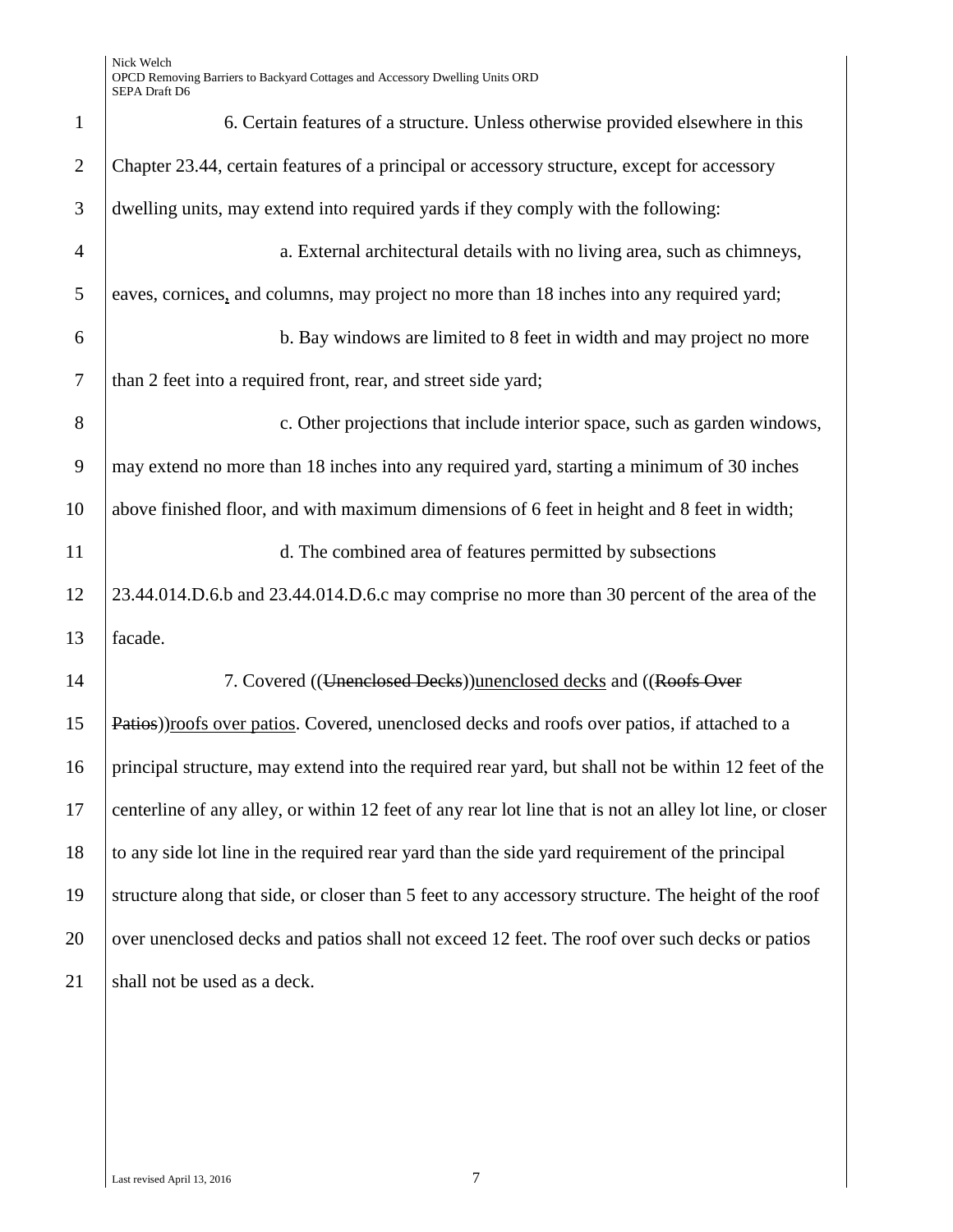| $\mathbf{1}$   | 8. Access ((Bridges)) bridges. Uncovered, unenclosed pedestrian bridges 5 feet or                                     |
|----------------|-----------------------------------------------------------------------------------------------------------------------|
| $\mathbf{2}$   | less in width and of any height necessary for $access((,))$ are permitted in required yards, except                   |
| 3              | that in side yards an access bridge must be at least 3 feet from any side lot line.                                   |
| $\overline{4}$ | 9. Barrier-free ((Acess)) access. Access facilities for the disabled and elderly that                                 |
| 5              | comply with Washington State Building Code, Chapter 11 are permitted in any required yard.                            |
| 6              | 10. Freestanding ((Structures)) structures and ((Bulkheads-)) bulkheads                                               |
| $\tau$         | a. Fences, freestanding walls, bulkheads, signs, and similar structures 6                                             |
| $8\,$          | feet or less in height above existing or finished grade, whichever is lower, may be erected in any                    |
| 9              | required yard. The $((6 + 6o)t)$ 6-foot height may be averaged along sloping grade for each $((6 + 6o)t)$             |
| 10             | long) 6-foot-long segment of the fence, but in no case may any portion of the fence exceed 8                          |
| 11             | feet. Architectural features may be added to the top of the fence or freestanding wall above the                      |
| 12             | $((6 + 6o)t)$ 6-foot height if the features comply with the following: horizontal architectural                       |
| 13             | feature(s), no more than 10 inches high, and separated by a minimum of 6 inches of open area,                         |
| 14             | measured vertically from the top of the fence, are permitted if the overall height of all parts of                    |
| 15             | the structure, including post caps, is no more than 8 feet. Averaging the $((8 \text{ foot}))8\text{-foot height}$ is |
| 16             | not permitted. Structural supports for the horizontal architectural feature(s) may be spaced no                       |
| 17             | closer than 3 feet on center.                                                                                         |
| 18             | b. The Director may allow variation from the development standards listed                                             |
| 19             | in subsection 23.44.014.D.10.a, according to the following:                                                           |
| 20             | 1) No part of the structure may exceed 8 feet; and                                                                    |
| 21             | 2) Any portion of the structure above 6 feet shall be predominately                                                   |
| 22             | open, such that there is free circulation of light and air.                                                           |
|                |                                                                                                                       |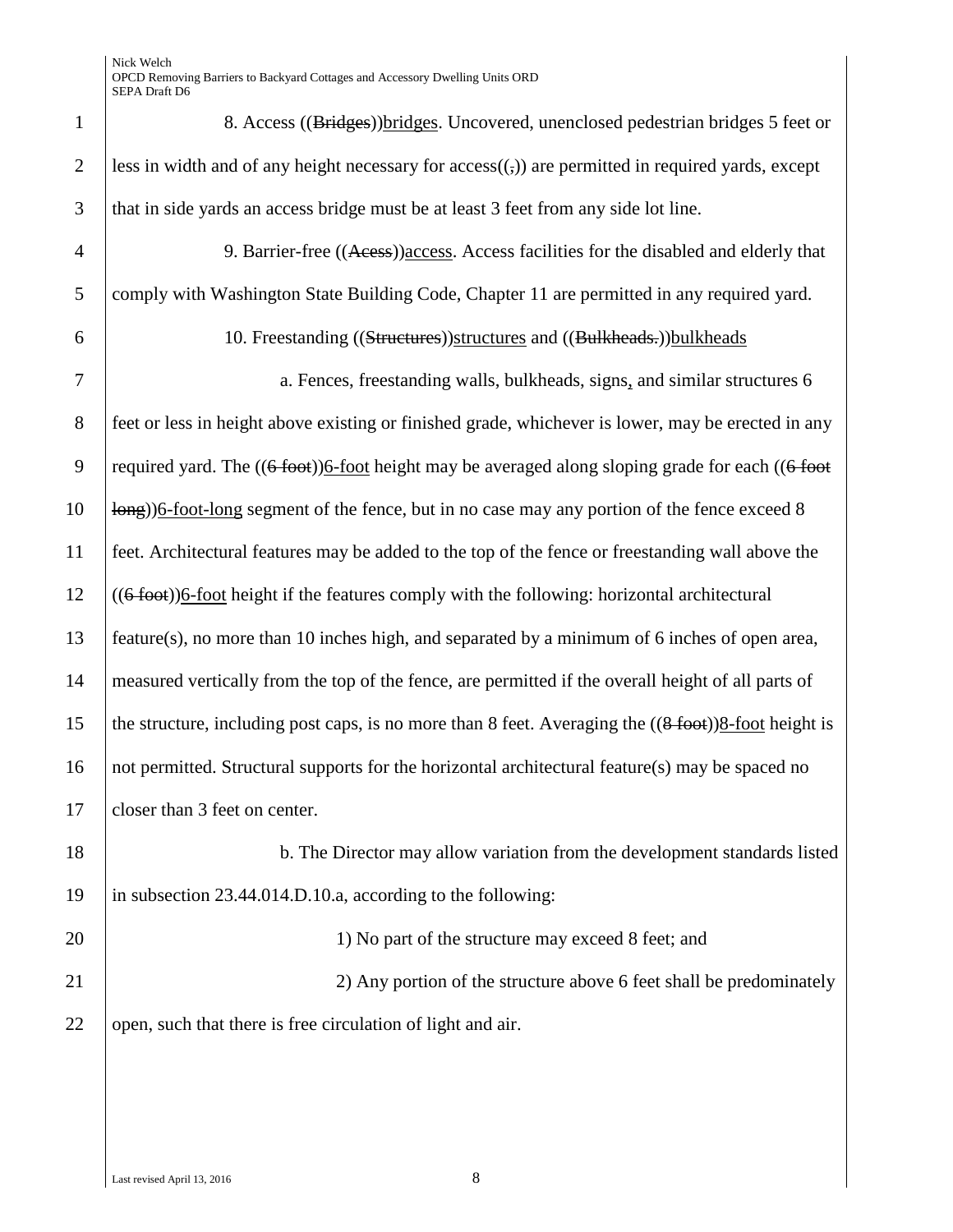| $\mathbf{1}$   | c. Bulkheads and retaining walls used to raise grade may be placed in any                          |
|----------------|----------------------------------------------------------------------------------------------------|
| $\overline{2}$ | required yard when limited to 6 feet in height, measured above existing grade. A guardrail no      |
| 3              | higher than 42 inches may be placed on top of a bulkhead or retaining wall existing as of          |
| $\overline{4}$ | February 20, 1982. If a fence is placed on top of a new bulkhead or retaining wall, the maximum    |
| 5              | combined height is limited to $((9\frac{1}{2}))$ . feet.                                           |
| 6              | d. Bulkheads and retaining walls used to protect a cut into existing grade                         |
| $\overline{7}$ | may not exceed the minimum height necessary to support the cut or 6 feet, whichever is greater.    |
| 8              | If the bulkhead is measured from the low side and $((i+))$ exceeds 6 feet, an open guardrail of no |
| 9              | more than 42 inches meeting Building Code requirements may be placed on top of the bulkhead        |
| 10             | or retaining wall. A fence must be set back a minimum of 3 feet from such a bulkhead or            |
| 11             | retaining wall.                                                                                    |
| 12             | e. If located in shoreline setbacks or in view corridors in the Shoreline                          |
| 13             | District as regulated in Chapter 23.60A, structures shall not obscure views protected by Chapter   |
| 14             | 23.60A, and the Director shall determine the permitted height.                                     |
| 15             | 11. Decks in ((Yards)) yards. Decks no higher than 18 inches above existing or                     |
| 16             | finished grade, whichever is lower, may extend into required yards.                                |
| 17             | 12. Mechanical equipment. Heat pumps and similar mechanical equipment, not                         |
| 18             | including incinerators, are permitted in required yards if they comply with the requirements of    |
| 19             | Chapter 25.08, Noise Control. Any heat pump or similar equipment shall not be located within 3     |
| 20             | feet of any lot line. Charging devices for electric cars are considered mechanical equipment and   |
| 21             | are permitted in required yards if not located within 3 feet of any lot line.                      |
| 22             | 13. Solar ((Collectors)) collectors. Solar collectors may be located in required                   |
| 23             | yards, subject to the provisions of Section 23.44.046.                                             |
|                |                                                                                                    |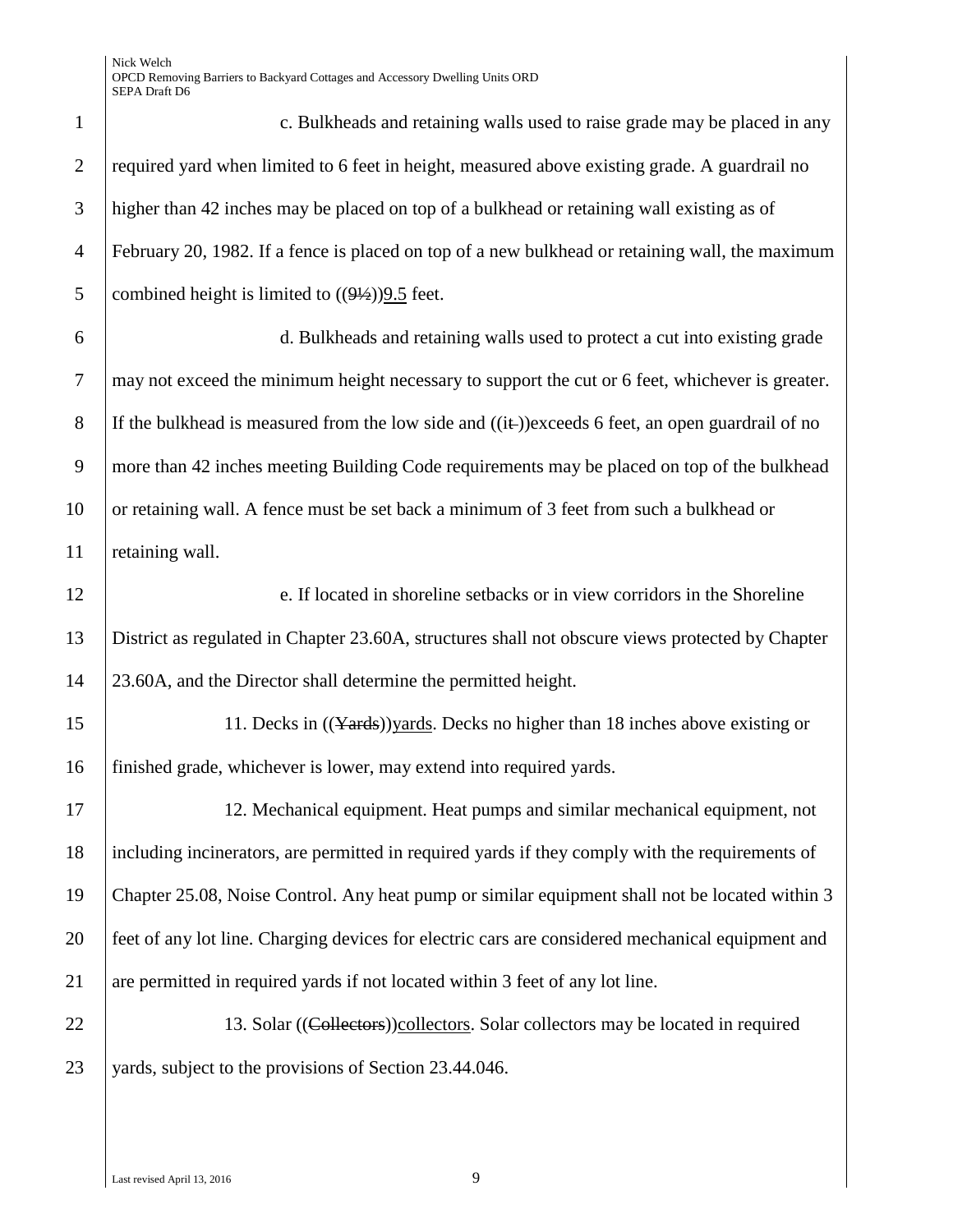| $\mathbf{1}$   | 14. Front ((Yard Projections)) yard projections for ((Structures)) structures on                                                            |
|----------------|---------------------------------------------------------------------------------------------------------------------------------------------|
| $\overline{2}$ | $((\text{Lots}))$ lots 30 $((\text{Feet}))$ feet or $((\text{Less}))$ less in $((\text{Width}))$ width. For a structure on a lot that is 30 |
| 3              | feet or less in width, portions of the front facade that begin 8 feet or more above finished grade                                          |
| $\overline{4}$ | may project up to 4 feet into the required front yard, provided that no portion of the facade,                                              |
| 5              | including eaves and gutters, shall be closer than 5 feet to the front lot line (Exhibit B for                                               |
| 6              | $23.44.014$ )((,)) and ((provided further that-))no portion of the ((façade))facade of an existing                                          |
| $\overline{7}$ | structure that is less than 8 feet or more above finished grade already projects into the required                                          |
| 8              | front yard.                                                                                                                                 |
| 9              | 15. Front and rear yards may be reduced by 25 percent, but no more than 5 feet, if                                                          |
| 10             | the site contains a required environmentally critical area buffer or other area of the property that                                        |
| 11             | cannot be disturbed pursuant to subsection $25.09.280$ . A(( $\rightarrow$ Section 25.09.280)).                                             |
| 12             | 16. Arbors. Arbors may be permitted in required yards under the following                                                                   |
| 13             | conditions:                                                                                                                                 |
| 14             | a. In any required yard, an arbor may be erected with no more than a 40                                                                     |
| 15             | square foot footprint, measured on a horizontal roof plane inclusive of eaves, to a maximum                                                 |
| 16             | height of 8 feet. Both the sides and the roof of the arbor shall be at least 50 percent open, or if                                         |
| 17             | latticework is used, there shall be a minimum opening of 2 inches between crosspieces.                                                      |
| 18             | b. In each required yard abutting a street, an arbor over a private                                                                         |
| 19             | pedestrian walkway with no more than a ((30 square foot))30-square-foot footprint, measured on                                              |
| 20             | the horizontal roof plane and inclusive of eaves, may be erected to a maximum height of 8 feet.                                             |
| 21             | The sides of the arbor shall be at least 50 percent open, or if latticework is used, there shall be a                                       |
| 22             | minimum opening of 2 inches between crosspieces.                                                                                            |
| 23             | 17. Stormwater management                                                                                                                   |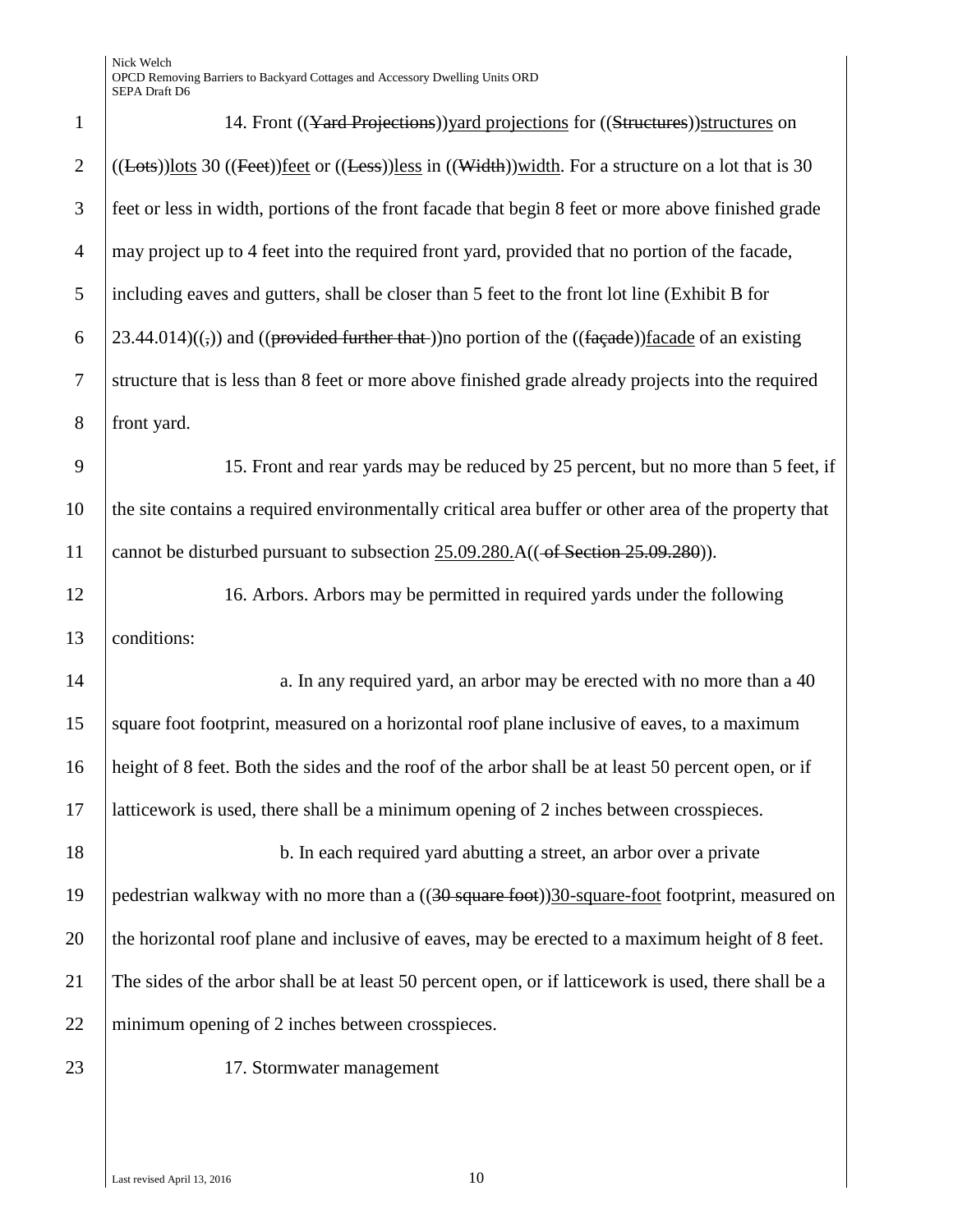| $\mathbf{1}$   | a. Above-grade green stormwater infrastructure (GSI) features are allowed                           |
|----------------|-----------------------------------------------------------------------------------------------------|
| $\overline{2}$ | without yard restrictions if:                                                                       |
| 3              | 1) Each above-grade GSI feature is less than 4.5 feet tall,                                         |
| $\overline{4}$ | excluding piping;                                                                                   |
| 5              | 2) Each above-grade GSI feature is less than 4 feet wide; and                                       |
| 6              | 3) The total storage capacity of all above-grade GSI features is no                                 |
| 7              | greater than 600 gallons.                                                                           |
| 8              | b. Above-grade GSI features larger than what is allowed in subsection                               |
| 9              | 23.44.014.D.17.a are allowed within a required yard if:                                             |
| 10             | 1) Above-grade GSI features do not exceed 10 percent coverage of                                    |
| 11             | any one yard area;                                                                                  |
| 12             | 2) No portion of an above-grade GSI feature is located closer than                                  |
| 13             | 2.5 feet from a side lot line;                                                                      |
| 14             | 3) No portion of an above-grade GSI feature is located closer than                                  |
| 15             | 20 feet from a rear lot line or centerline of an alley abutting the rear lot line; and              |
| 16             | 4) No portion of an above-grade GSI feature is located closer than                                  |
| 17             | 15 feet from the front lot line.                                                                    |
| 18             | 18. If the side yard of a lot borders on an alley, a single-family structure may be                 |
| 19             | located in the required side yard, provided that no portion of the structure may cross the side lot |
| 20             | line.                                                                                               |
| 21             | 19. A structure may be permitted to extend into front and rear yards as necessary                   |
| 22             | to protect exceptional trees and trees over 2 feet in diameter pursuant to Section 25.11.060.       |
|                |                                                                                                     |
|                |                                                                                                     |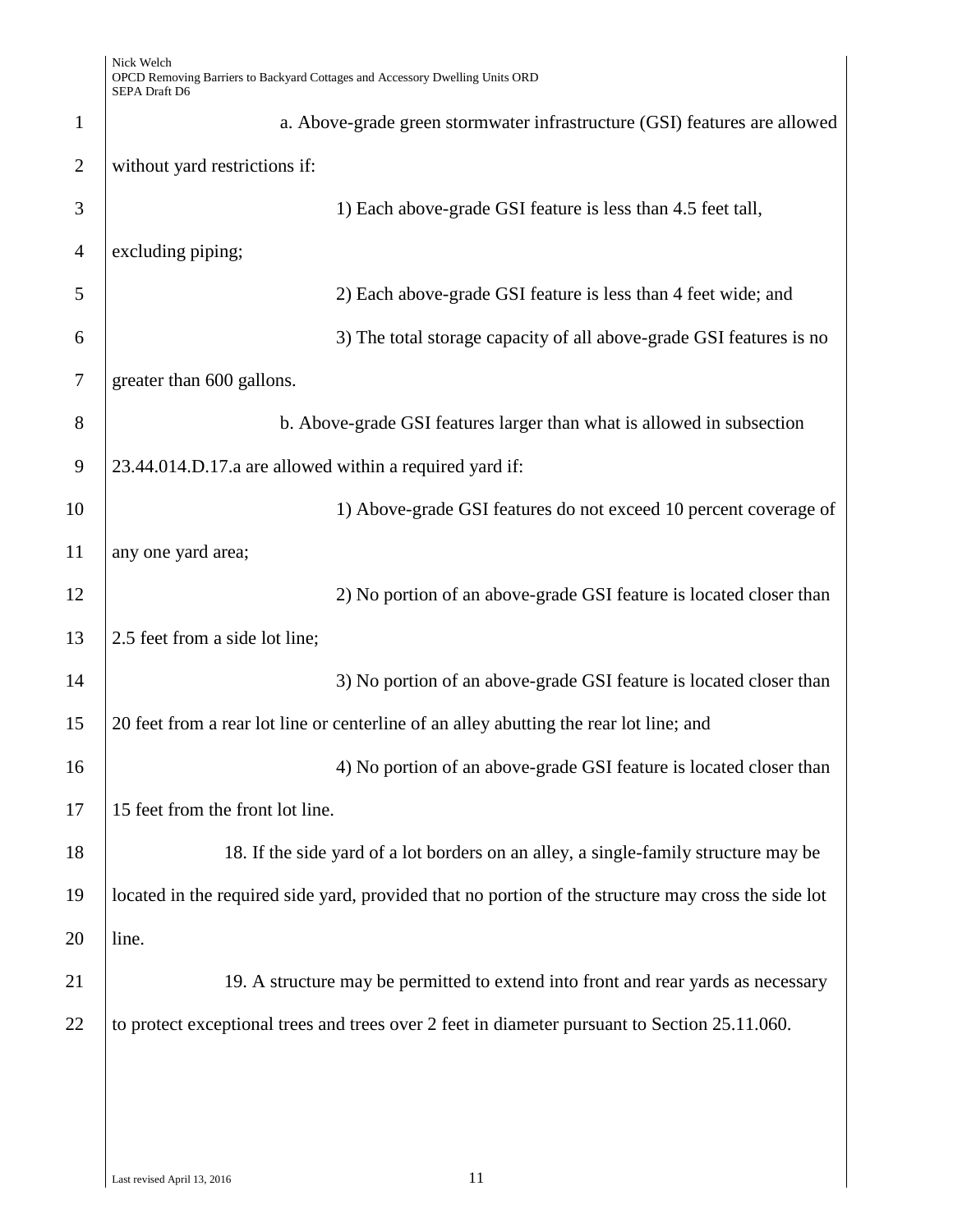| $\mathbf{1}$   | E. Additional ((Standards))standards for ((Structures))structures if ((Allowed))allowed in        |
|----------------|---------------------------------------------------------------------------------------------------|
| $\overline{2}$ | ((Required Yards)) required yards. Structures in required yards shall comply with the following:  |
| 3              | 1. ((Accessory))Except for detached accessory dwelling units, accessory                           |
| $\overline{4}$ | structures, attached garages, and portions of a principal structure shall not exceed a maximum    |
| 5              | combined coverage of 40 percent of the required rear yard. In the case of a rear yard abutting an |
| 6              | alley, rear yard coverage shall be calculated from the centerline of the alley.                   |
| 7              | 2. Any accessory structure located in a required yard shall be separated from its                 |
| 8              | principal structure by a minimum of 5 feet. This requirement does not apply to terraced garages   |
| 9              | that comply with Section 23.44.016.D.9.b.                                                         |
| 10             | 3. Except for detached accessory dwelling units (( $\frac{1}{2}$ aubsection 23.44.041.B)),        |
| 11             | any accessory structure located in a required yard shall not exceed 12 feet in height or 1,000    |
| 12             | square feet in area.                                                                              |
| 13             | 4. Detached accessory dwelling units are subject to the requirements of subsection                |
| 14             | 23.44.041.B.                                                                                      |
| 15             | F. Setback standards from access easements. Setbacks are required for principal                   |
| 16             | structures according to the standards in subsection 23.53.025.C.2 and 23.53.025.D.6.              |
| 17             | Section 2. Section 23.44.041 of the Seattle Municipal Code, last amended by Ordinance             |
| 18             | 124843, is amended as follows:                                                                    |
| 19             | 23.44.041 Accessory dwelling units                                                                |
| 20             | A. ((Accessory dwelling units, general)) General provisions. The Director may authorize           |
|                |                                                                                                   |
| 21             | an accessory dwelling unit, and that dwelling unit may be used as a residence, only under the     |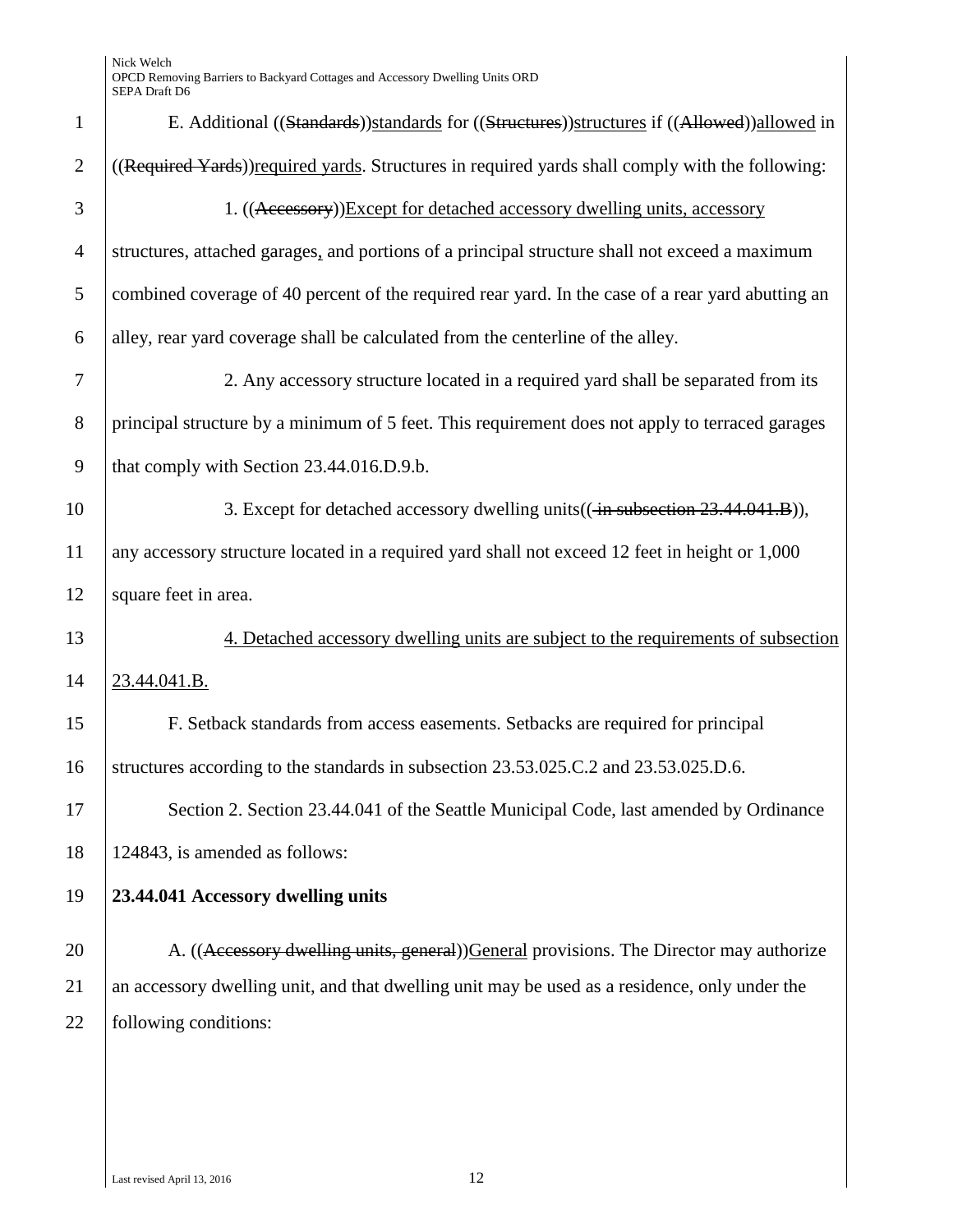| $\mathbf{1}$   | 1. A lot with or proposed for a ((single-family dwelling)) principal dwelling unit                 |
|----------------|----------------------------------------------------------------------------------------------------|
| $\overline{2}$ | may have no more than one attached accessory dwelling unit within a principal structure and        |
| $\overline{3}$ | one detached accessory dwelling unit.                                                              |
| $\overline{4}$ | 2. The owner(s) of the lot shall comply with the owner occupancy requirements                      |
| 5              | of subsection 23.44.041.C.                                                                         |
| 6              | 3. Any number of related persons may occupy each unit $((\mathbf{in})$ ) on a single-family        |
| $\overline{7}$ | zoned lot((dwelling unit)) with ((an)) one or more accessory dwelling units((;)) provided that, if |
| 8              | unrelated persons occupy ((either))any unit, the total number of persons occupying ((both))all     |
| 9              | units may not altogether exceed eight.                                                             |
| 10             | 4. ((All))Attached accessory dwelling units are ((required))subject to ((meet-))the                |
| 11             | following ((development))standards: ((in Table A for 23.44.041, unless modified in subsection      |
| 12             | $23.44.041.B:$ )                                                                                   |
| 13             | a. The gross floor area of an attached accessory dwelling unit cannot                              |
| 14             | exceed 1,000 square feet, excluding garage and storage area, unless the portion of the structure   |
| 15             | in which the accessory dwelling unit is located was in existence as of June 1, 1999.               |
| 16             | b. Only one entrance to the structure may be located on each street-facing                         |
| 17             | facade of the dwelling unit, unless two entrances on the street-facing facade existed on January   |
| 18             | 1, 1993, or unless the Director determines that topography, screening, or another design solution  |
| 19             | is effective in de-emphasizing the presence of a second entrance.                                  |
| 20             |                                                                                                    |
|                | ((Table A for 23,44,041)                                                                           |
|                | Dovelopment Standards for All Accessory Dwelling Units                                             |

| <u>Attached accessory dwelling units are</u><br><del>Attached accessory uwening units are</del>                     |
|---------------------------------------------------------------------------------------------------------------------|
| $\lim$ it at a $\lim_{\Omega}$ of $\Omega$ cause feet including<br><del>nimed to 1,000 square reet, including</del> |
| garage and storage area. <sup>+</sup> Detached                                                                      |
| accessory dwelling units are limited to 800<br>accessory awening units are minicu to over                           |
| square feet, including any garage and                                                                               |
| storage area provided in the same structure                                                                         |
| as the accessory dwelling unit but<br>as the accessory trivening unit, but                                          |
| <u>aveludino areas helow orade, measured as</u><br><del>exciuuing areas below graue, incasured as</del>             |
| eat forth in Rection 23.86.007<br><del>əct itmli</del>                                                              |
|                                                                                                                     |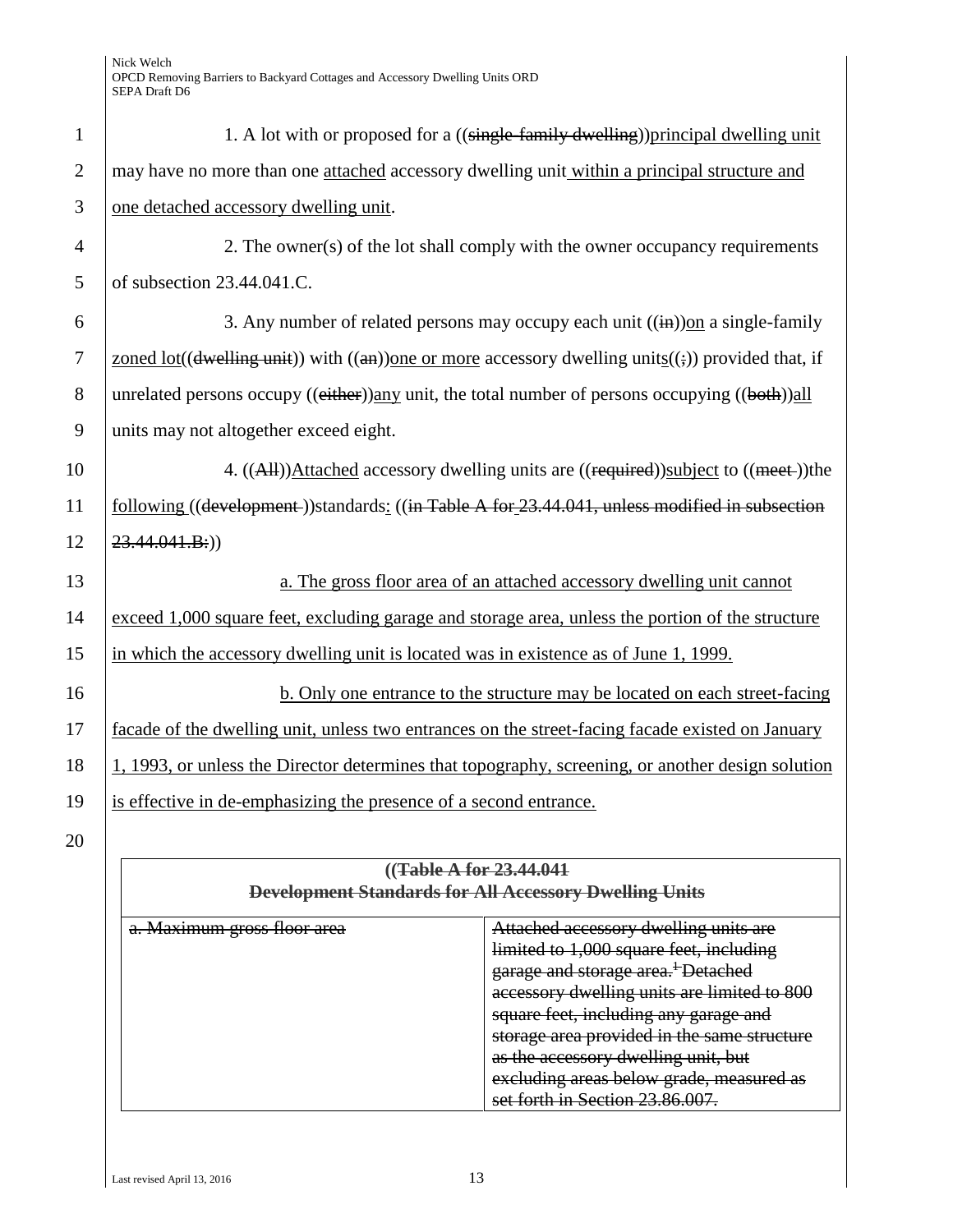#### **((Table A for 23.44.041 Development Standards for All Accessory Dwelling Units**

| h Entrances                      |
|----------------------------------|
| $\sigma$ . $\sigma$ and $\sigma$ |

Only one entrance to the structure may be located on each street-facing facade of the  $d$ welling unit. $^2$ 

Footnotes to Table A for 23.44.041:

<sup>1</sup>The gross floor area of an attached accessory dwelling unit may exceed 1,000 square feet only if the portion of the structure in which the accessory dwelling unit is located was in existence as of June 1, 1999, and if the entire accessory dwelling unit is located on one level, except that a garage for the accessory dwelling unit may be located on a different level. <sup>2</sup>More than one entrance may be allowed if: a) two entrances on the street-facing facade existed on January 1, 1993; or b) the Director determines that topography, screening, or another design solution is effective in de-emphasizing the presence of a second entrance.))

1

2 | 5. ((Except on lots located within areas that are defined as either an urban center

3 or urban village in the City's Comprehensive Plan, one off-street parking space is required for the accessory dwelling unit and may be provided as tandem parking with the parking space provided  $\frac{5}{100}$  for the principal dwelling unit.))Parking. No parking is required for any attached or detached accessory dwelling units. An existing required parking space may not be eliminated to 7 accommodate an accessory dwelling unit unless it is replaced elsewhere on the lot. ((Except for **lots located in either Map A for 23.54.015, University District Parking Overlay Area or Map B**  $\int$  for 23.54.015, Alki Area Parking Overlay Area, the Director may waive the off-street parking **space requirement for an accessory dwelling unit if:** 

11 **1 a. The topography or location of existing principal or accessory structures** 12 on the lot makes provision of an off-street parking space physically infeasible; or

13 **b.** The lot is located in a restricted parking zone (RPZ) and a current  $14$  parking study is submitted showing a utilization rate of less than 75 percent for on-street 15 | parking within 400 feet of all property lines of the site.)

16 B. ((Accessory dwelling units, detached, additional provisions. A detached accessory 17 dwelling unit is also known as a backyard cottage.))Detached accessory dwelling units. The 18 Director may authorize a detached accessory dwelling unit( $($ , and that unit may be used as a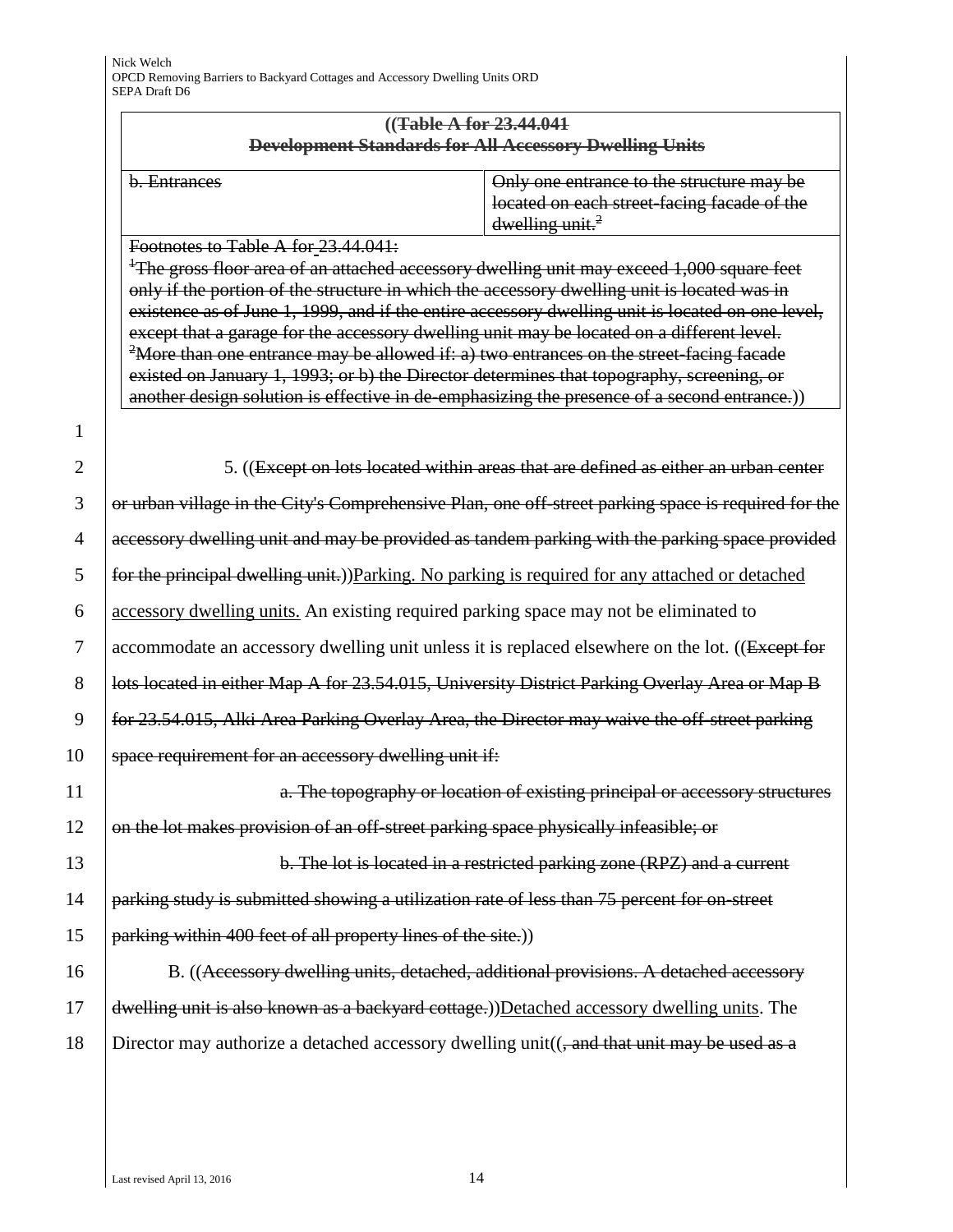#### 1 | residence, only under the conditions set forth in subsection 23.44.041.A and)) subject to the

#### 2  $\vert$  following  $((additional-))$ conditions:

3 1. Detached accessory dwelling units are not permitted on a lot if any portion of

4 the lot is within the Shoreline District established pursuant to Section 23.60.010.

5 2. Detached accessory dwelling units are required to meet the additional

6 development standards ((set forth )) in Table ((B)) $\Delta$  for 23.44.041.

7

| Table $((B))\underline{A}$ for 23.44.041<br>Development standards for detached accessory dwelling units <sup>1</sup> |                                                                                                                                                                                                                                                                                                                                                                                                                                                                                                                                                                                                                                               |  |  |
|----------------------------------------------------------------------------------------------------------------------|-----------------------------------------------------------------------------------------------------------------------------------------------------------------------------------------------------------------------------------------------------------------------------------------------------------------------------------------------------------------------------------------------------------------------------------------------------------------------------------------------------------------------------------------------------------------------------------------------------------------------------------------------|--|--|
| Minimum lot size<br>a <sub>z</sub>                                                                                   | $((4,000))3,200$ square feet                                                                                                                                                                                                                                                                                                                                                                                                                                                                                                                                                                                                                  |  |  |
| Minimum lot width<br>b.                                                                                              | 25 feet                                                                                                                                                                                                                                                                                                                                                                                                                                                                                                                                                                                                                                       |  |  |
| Minimum lot depth<br>$\mathbf{c}$ .                                                                                  | $70 \text{ feet}^2$                                                                                                                                                                                                                                                                                                                                                                                                                                                                                                                                                                                                                           |  |  |
| Maximum lot coverage<br>d.                                                                                           | The provisions of Section 23.44.010 apply.                                                                                                                                                                                                                                                                                                                                                                                                                                                                                                                                                                                                    |  |  |
| e. Maximum rear yard<br>coverage                                                                                     | A detached accessory dwelling unit more than 15 feet in<br>height, together with any other accessory structures and (<br>other)) portions of the principal structure, is limited to a<br>maximum combined coverage of 40 percent of the rear yard. A<br>detached accessory dwelling unit 15 feet or less in height may<br>cover an additional 20 percent of the rear yard, provided that<br>rear yard coverage for all structures other than the detached<br>accessory dwelling unit does not exceed 40 percent. In the case<br>of a rear yard abutting an alley, rear yard coverage shall be<br>calculated from the centerline of the alley. |  |  |
| f. Maximum $(gress$ floor<br>$area)$ )size                                                                           | $((800))1,000$ square feet, including gross floor area and<br>covered decks and covered porches above 18 inches, but<br>excluding garage and storage area((-but excluding covered<br>porches and covered decks that are less than 25 square feet in<br>area,) and underground areas measured as set forth in Section<br>23.86.007.                                                                                                                                                                                                                                                                                                            |  |  |
| Front yard<br>g.                                                                                                     | A detached accessory dwelling unit may not be located within<br>the front yard required by subsection 23.44.014.A, except on a<br>through lot pursuant to Section 23.40.030 or Section<br>23.40.035 and row i of this Table $((B))\underline{A}$ for 23.44.041.                                                                                                                                                                                                                                                                                                                                                                               |  |  |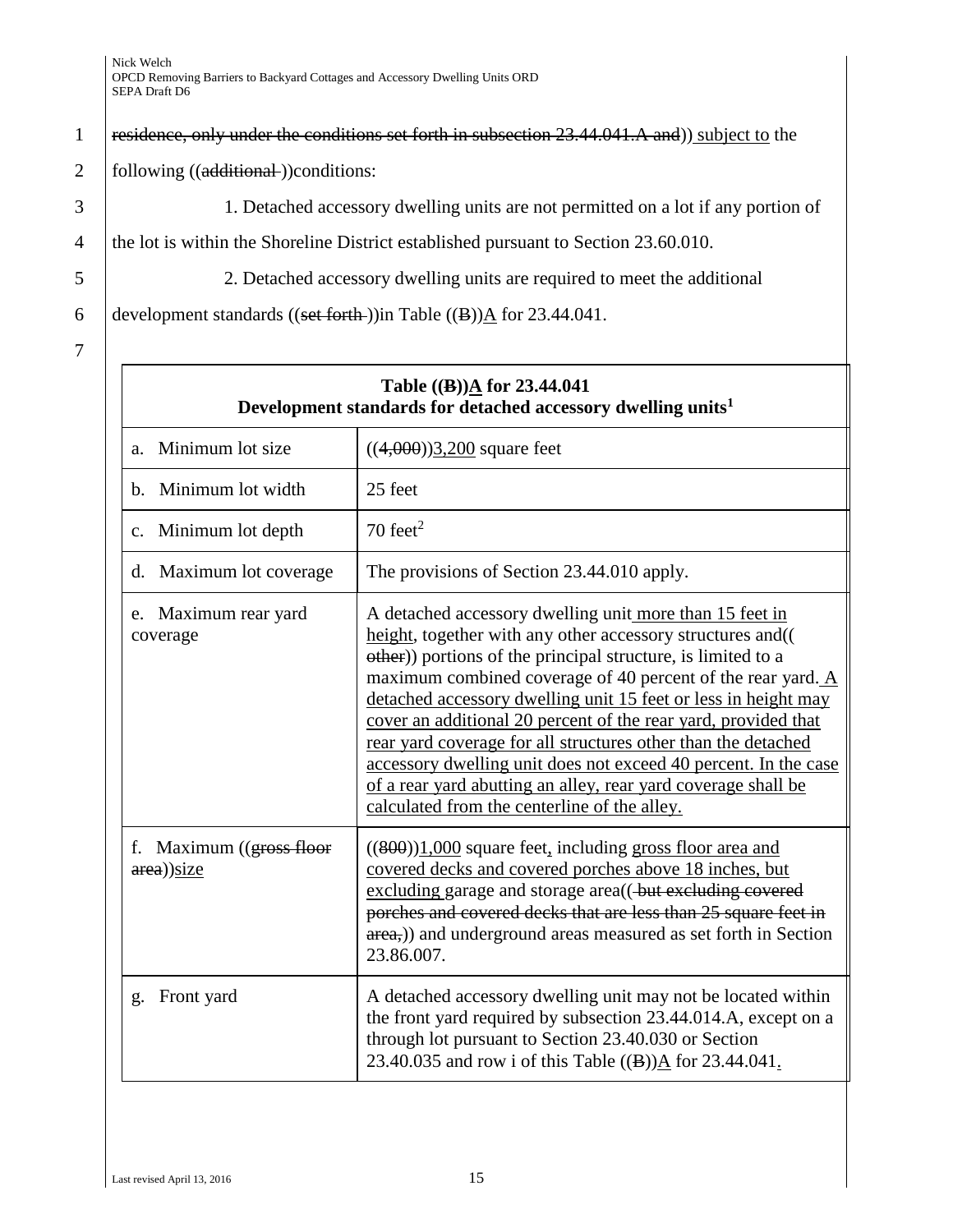| Table $((B))\underline{A}$ for 23.44.041<br>Development standards for detached accessory dwelling units <sup>1</sup>         |                                                                                                                                                                                                                                                                                                                                                                                                 |                                                      |                              |                                                               |                    |
|------------------------------------------------------------------------------------------------------------------------------|-------------------------------------------------------------------------------------------------------------------------------------------------------------------------------------------------------------------------------------------------------------------------------------------------------------------------------------------------------------------------------------------------|------------------------------------------------------|------------------------------|---------------------------------------------------------------|--------------------|
| Minimum side yard<br>h.                                                                                                      | The provisions of subsection 23.44.014.C apply. $((^{7}))^{\frac{3}{2}}$                                                                                                                                                                                                                                                                                                                        |                                                      |                              |                                                               |                    |
| i. Minimum rear yard                                                                                                         | A detached accessory dwelling unit may be located within a<br>required rear yard if it is not within 5 feet of any lot line,<br>unless the lot line is adjacent to an alley, in which case a<br>detached accessory dwelling unit may be located at that lot<br>line. <sup>3, 4, <math>((7))</math></sup>                                                                                        |                                                      |                              |                                                               |                    |
| j. Location of entry                                                                                                         | Entrances to a detached accessory dwelling unit((s)) may<br>$((\text{not}))$ be located on <u>any</u> facade((s)). If located on a facade<br>facing ((the nearest)) $a$ side lot line or ((the)) $a$ rear lot line, the<br>entrance may not be within 10 feet of that lot line unless ((the<br>nearest side))that lot line ((or rear lot line)) abuts an alley or<br>other public right-of-way. |                                                      |                              |                                                               |                    |
| k. Maximum height<br>limits( $({}^{5})$ ) <sup>6, 7</sup>                                                                    | Lot width (feet)                                                                                                                                                                                                                                                                                                                                                                                |                                                      |                              |                                                               |                    |
|                                                                                                                              | Less than<br>30                                                                                                                                                                                                                                                                                                                                                                                 | $30 \left( \right)$<br>greater)) up<br>to $((35))50$ | ((Above<br>$35$ up to<br>40) | ((Above 40<br>$\frac{\text{up to } 50^6}{\text{up to } 10^6}$ | $50$ or<br>greater |
| (1) Base structure height<br>limit (feet)                                                                                    | ((12))14                                                                                                                                                                                                                                                                                                                                                                                        | ((14))16                                             | ((15))                       | ((16))                                                        | ((16))18           |
| (2) Height allowed for<br>pitched roof above base<br>structure height limit (feet)                                           | 3                                                                                                                                                                                                                                                                                                                                                                                               | 7                                                    | ((7))                        | ((6))                                                         | 7                  |
| (3) Height allowed for shed<br>or butterfly roof above base<br>structure height limit (feet);<br>see Exhibit A for 23.44.041 | 3                                                                                                                                                                                                                                                                                                                                                                                               | $\overline{4}$                                       | ((4))                        | ((4))                                                         | $\overline{4}$     |
| Minimum separation<br>1.<br>from principal structure                                                                         | 5 feet                                                                                                                                                                                                                                                                                                                                                                                          |                                                      |                              |                                                               |                    |

Footnotes to Table  $((B))\underline{A}$  for 23.44.041:

<sup>1</sup> The Director may allow an exception to standards a through  $f(z)$ ) and  $h((\frac{1}{x} + \frac{1}{x})$ through j pursuant to subsection  $23.44.041.B.3((\tau))$  for converting existing accessory structures. <sup>2</sup> For lots that do not meet the lot depth requirement( $\overline{(\cdot)}$ ) but have a greater width than depth and an area greater than 5,000 square feet, a detached accessory dwelling unit is permitted, provided the detached accessory dwelling unit is not located in a required yard.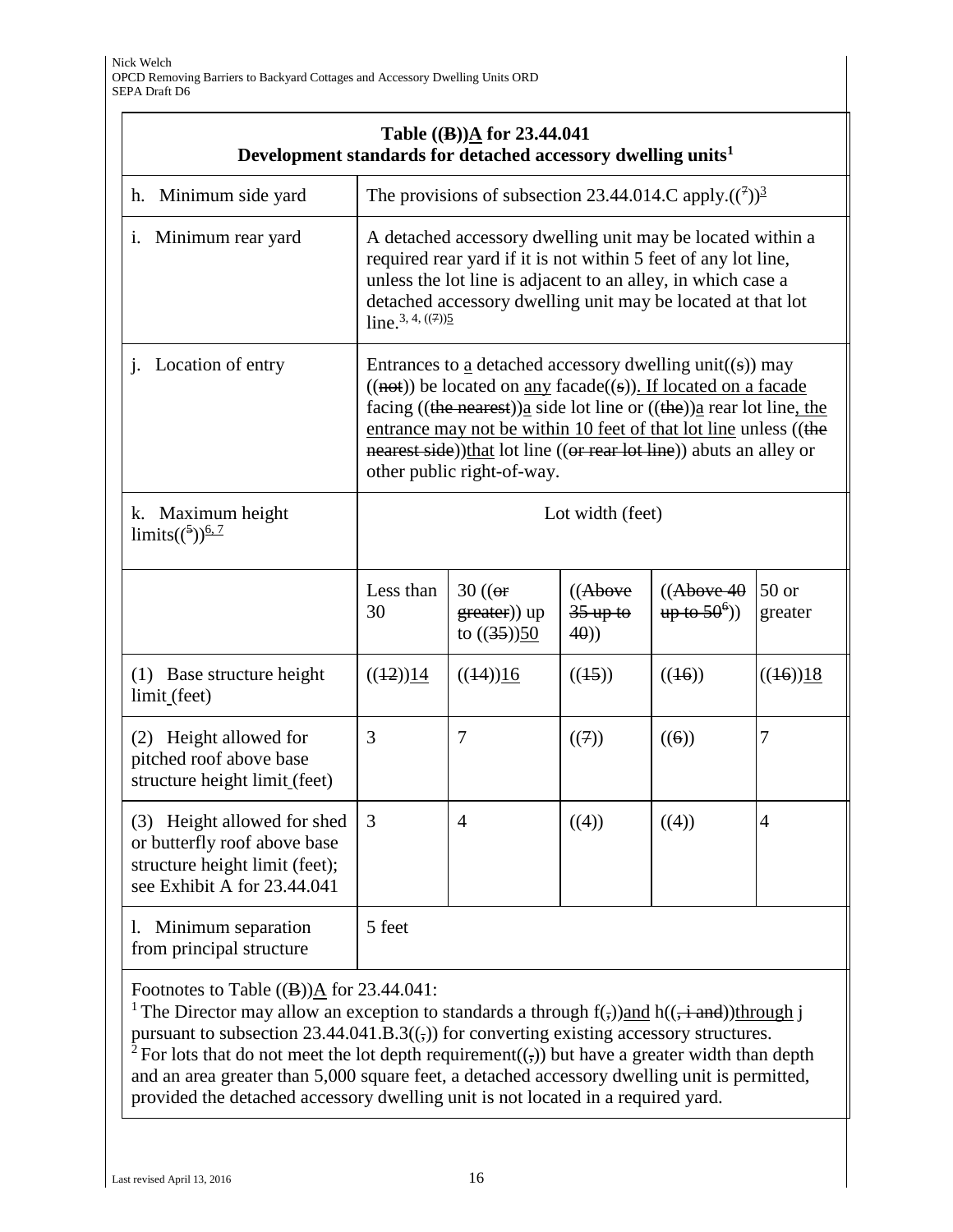### **Table ((B))A for 23.44.041 Development standards for detached accessory dwelling units<sup>1</sup>**

<sup>3</sup> External architectural details with no living area, such as chimneys, eaves, cornices, and columns, may project no closer than 3.5 feet from any lot line. Bay windows are limited to 8 feet in width and may project no closer than 3 feet from any lot line. Other projections that include interior space, such as garden windows, must start a minimum of 30 inches above finished floor, have a maximum dimension of 6 feet in height and 8 feet in width, and may project no closer than 3.5 feet from any lot line

 $4$  If the lot line is adjacent to an alley and a detached accessory dwelling unit includes a garage with a vehicle entrance that faces the alley, the garage portion of the structure may not be located within 12 feet of the centerline of the alley.

 $(40)$ <sup>5</sup> On a reversed corner lot, no detached accessory dwelling unit shall be located in that portion of the required rear yard that abuts the required front yard of the adjoining key lot.  $(5)$ <sup>6</sup> Features such as chimneys, antennas, and flagpoles may extend up to 4 feet above the maximum allowed height.

 $^{((6))}$  $($  (Detached accessory dwelling units on lots that have a width greater than 40 feet up to 50 feet may be built to the maximum height limit applicable in the column for lots greater than 50 feet when the detached accessory dwelling unit is located on a lot with a rear lot line that is adjacent to an alley.)) Projections that accommodate windows and result in additional interior space, including dormers, clerestories, and skylights, may extend no higher than the ridge of a pitched roof permitted pursuant to row k of this table provided that all of conditions of subsection 23.44.012.C.3 are satisfied.

 $($ <sup>7</sup>The exceptions from standard yard requirements in subsection 23.44.014.D.6.a shall also apply)).

1 2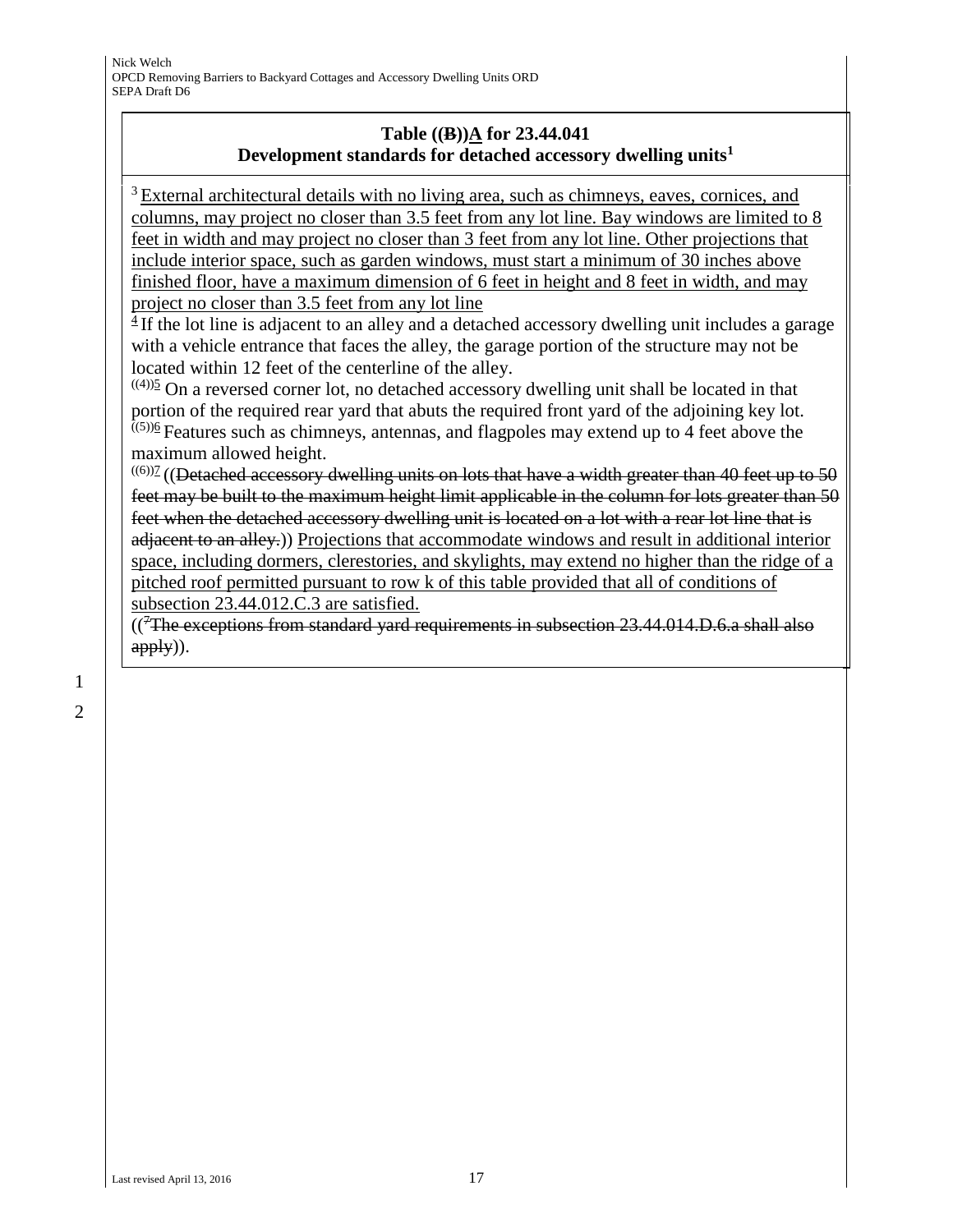#### 1 **Exhibit A for 23.44.041**

2 **Additional roof pitch height and base height limit**



5 3. Conversion of ((accessory))structures. An existing ((accessory))structure that 6 is not located in a required front yard, or that is located in a front yard where Section 23.40.030 7 or 23.40.035 applies, may be converted into a detached accessory dwelling unit if the structure 8 complies with the minimum standards set forth in Sections 22.206.010 through 22.206.140 of

3 4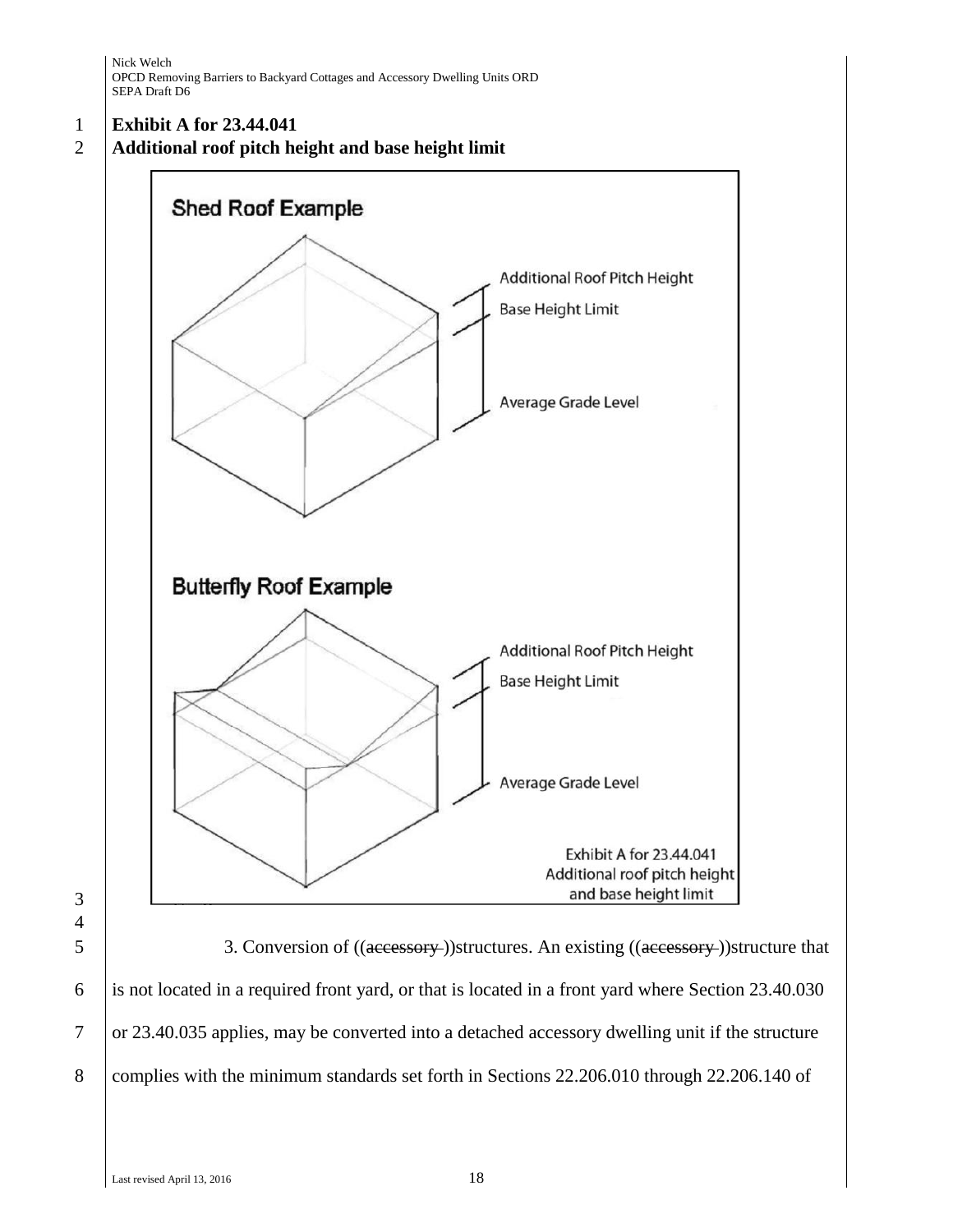| $\mathbf{1}$   | the Housing and Building Maintenance Code and with the Seattle Residential Code, if work                               |
|----------------|------------------------------------------------------------------------------------------------------------------------|
| $\overline{2}$ | requiring a permit is performed on the structure or has previously been performed without a                            |
| 3              | permit. The Director may allow an exception to one or more of the development standards for                            |
| $\overline{4}$ | accessory dwelling units contained in subsection 23.44.041.A.4 and standards a through $((f))_{\underline{e}}$ ,       |
| 5              | $h((\div \text{and}))$ through j, and f for conversion of existing accessory structures listed in Table ((B)) $\Delta$ |
| 6              | for 23.44.041, provided the conversion does not increase the structure's nonconformity with the                        |
| $\overline{7}$ | standard $((and))$ . An existing accessory structure can be converted if the applicant can                             |
| 8              | demonstrate that the accessory structure was constructed prior to June 1, 1999, as an accessory                        |
| 9              | structure. If an accessory structure constructed prior to June 1, 1999, was replaced to the same                       |
| 10             | configuration in accordance with the standards of Section 23.42.112, then the replacement                              |
| 11             | structure also qualifies for conversion under this subsection 23.44.041.B.3. For purposes of this                      |
| 12             | subsection 23.44.041.B.3, the term "conversion" means either keeping the accessory structure                           |
| 13             | intact or removing and rebuilding the accessory structure, provided that any expansion or                              |
| 14             | relocation of the accessory structure complies with the development standards for detached                             |
| 15             | accessory dwelling units.                                                                                              |
| 16             | C. Owner occupancy                                                                                                     |
| 17             | 1. Requirement( $(.)$ ) and duration                                                                                   |
| 18             | a. An owner $((with at least a 50 percent interest in the property))$ must                                             |
| 19             | occupy either the principal dwelling unit or the accessory dwelling unit for six or more months                        |
| 20             | of each calendar year as the owner's permanent residence. ((The Director may waive this                                |
| 21             | requirement for up to three years if a letter is submitted that provides evidence to the Director                      |
|                |                                                                                                                        |

22 Showing good cause why the requirement for owner occupancy should be waived. Good cause

may include job dislocation, sabbatical leave, education, or illness.)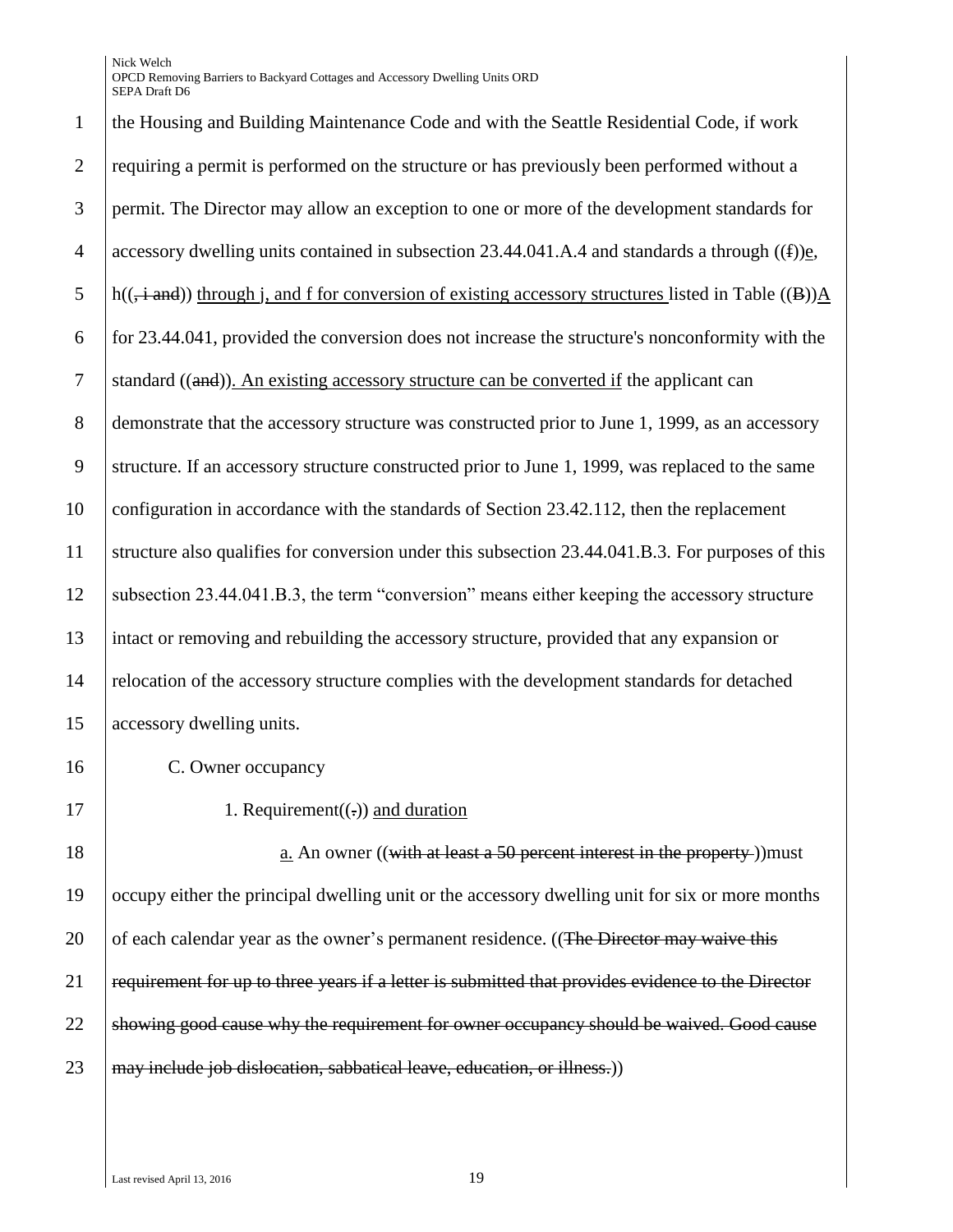1 b. The requirement set forth in subsection 23.44.041.C.1.a is required for 2 a 12-month period from the date of the final building permit inspection for the accessory 3 dwelling unit.

 2. Violation. If an owner is unable or unwilling to fulfill the requirements of subsection 23.44.041.C.1, the owner shall remove those features of the accessory dwelling unit that make it a dwelling unit. Failure to do so will constitute a violation of this Title 23 and the 7 owner will be subject to penalties pursuant to Sections 23.90.018, 23.90.019, and 23.90.020.

 3. Covenant recording. Prior to issuance of a permit establishing an accessory dwelling unit, the owner(s) shall sign under oath and record in the King County Recorder a covenant by the owner(s) to the City of Seattle stating that the owner(s) agree to restrict use of the principal and accessory dwelling units in compliance with the requirements of this subsection 23.44.041.C and notify all prospective purchasers of those requirements. Falsely 13 certifying to the terms of the covenant or failure to comply with the terms of the covenant is subject to penalties pursuant to Sections 23.90.018, 23.90.019, and 23.90.020. The covenant shall run with the land and be binding upon the property owner, his/her heirs and 16 assigns, and  $((\text{upon}))$  any parties subsequently acquiring any right, title, or interest in the

 property, until the owner-occupancy requirement in subsection 23.44.041.C.1.b is satisfied. The covenant shall be in a form prescribed by the Director that includes the legal description of the  $((\text{principal use}))$  lot. The property owner(s) shall return the original covenant with recording 20 stamp to the Department before the building permit for the accessory dwelling unit is issued.

21 4. Covenant release. ((At))Prior to meeting the owner-occupancy requirement in 22 Subsection 23.44.041.C.1.b, at the request of a property owner and after an inspection finding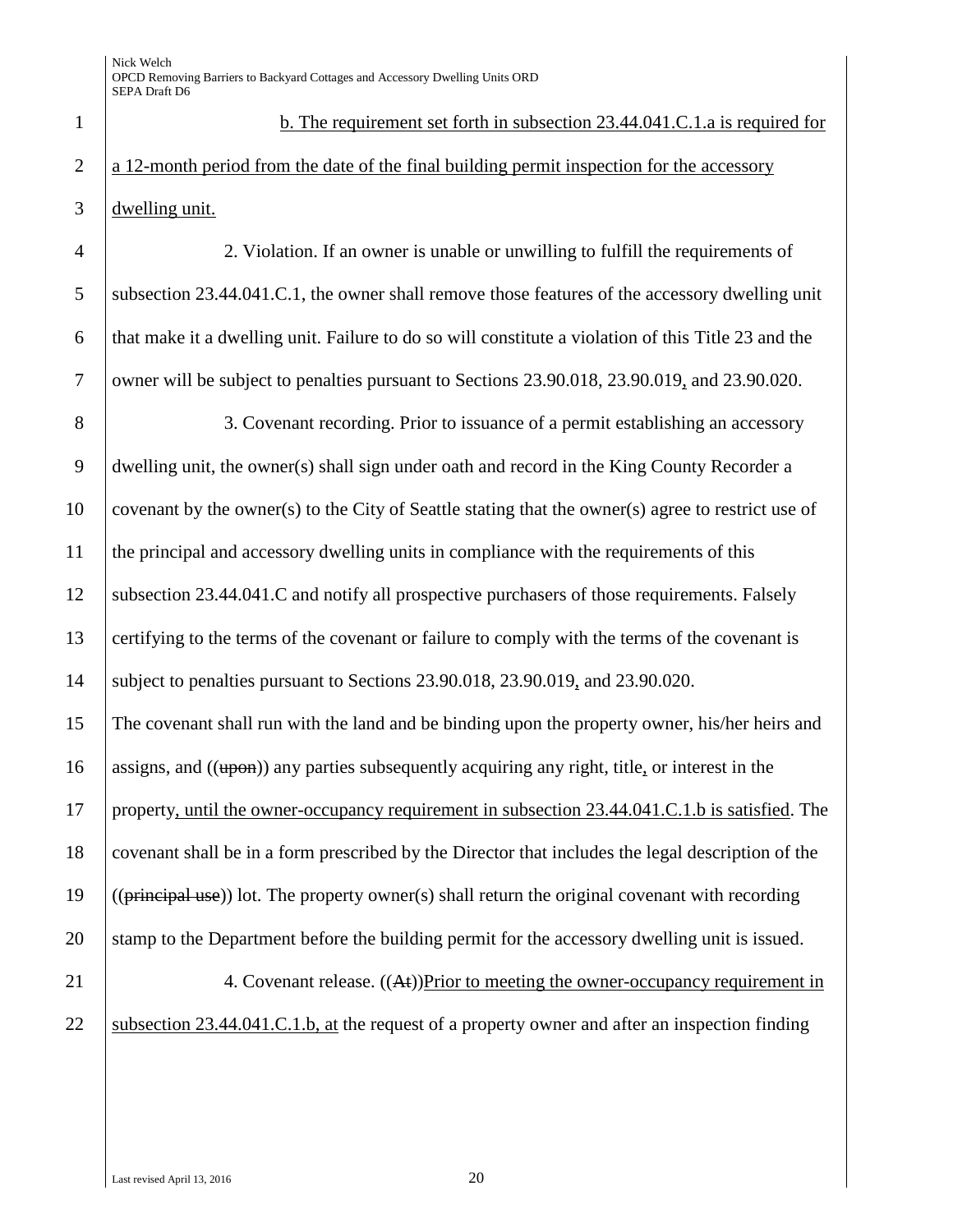| that an accessory dwelling unit has been removed from the owner's property, the Department                     |
|----------------------------------------------------------------------------------------------------------------|
| shall record a release of any previously recorded covenant for that accessory dwelling unit.                   |
| D. Single-family status unaffected. A single-family lot with an attached accessory                             |
| dwelling unit and/or detached accessory dwelling unit shall be considered a single-family                      |
| ((residence))use for purposes of rezone criteria (Section 23.34.011).                                          |
| Section 3. Section 23.84A.032 of the Seattle Municipal Code, last amended by                                   |
| Ordinance 124378, is amended as follows:                                                                       |
| 23.84A.032 "R"                                                                                                 |
| * * *                                                                                                          |
| "Residential use" means any one or more of the following:                                                      |
| 1. "Accessory dwelling unit" means one or more rooms that                                                      |
| a. are located within ((an owner-occupied)) a single-family dwelling                                           |
| unit( $(\tau)$ ) or within an accessory structure on the same lot as ( $(\theta$ an owner-occupied)) a single- |
| family dwelling unit;                                                                                          |
| b. meet the standards of Section 23.44.041, or 23.45.545, or Chapter                                           |
| 23.47A, as applicable;                                                                                         |
| c. are designed, arranged, and intended to be occupied by not more than                                        |
| one household as living accommodations independent from any other household; and                               |
| d. are so occupied or vacant.                                                                                  |
| 2. "Adult family home" means an adult family home defined and licensed as                                      |
| such by The State of Washington in a dwelling unit.                                                            |
| 3. "Apartment" means a multifamily residential use that is not a cottage housing                               |
| development, rowhouse development, or townhouse development.                                                   |
|                                                                                                                |
|                                                                                                                |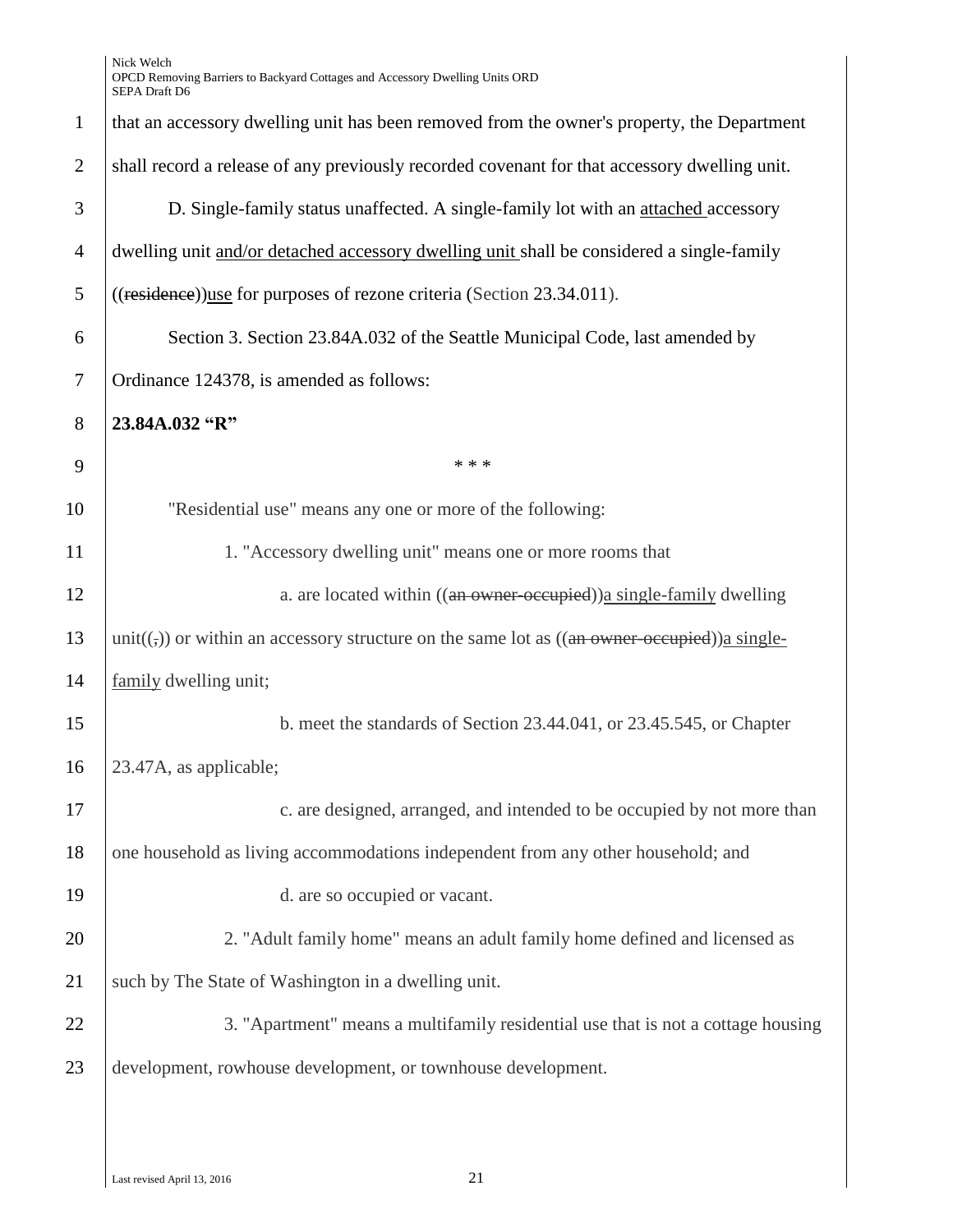| $\mathbf{1}$   | 4. "Artist's studio/dwelling" means a combination working studio and dwelling                      |
|----------------|----------------------------------------------------------------------------------------------------|
| $\overline{2}$ | unit for artists, consisting of a room or suite of rooms occupied by not more than one household.  |
| 3              | 5. "Assisted living facility" means a use licensed by The State of Washington as                   |
| $\overline{4}$ | a boarding home pursuant to RCW 18.20, that contains at least two assisted living units for        |
| 5              | people who have either a need for assistance with activities of daily living (which are defined as |
| 6              | eating, toileting, ambulation, transfer [e.g., moving from bed to chair or chair to bath], and     |
| $\tau$         | bathing) or some form of cognitive impairment but who do not need the skilled critical care        |
| 8              | provided by nursing homes. See "Assisted living unit."                                             |
| 9              | 6. "Carriage house" means a dwelling unit in a carriage house structure.                           |
| 10             | 7. "Carriage house structure" means a structure within a cottage housing                           |
| 11             | development, in which one or more dwelling units are located on the story above an enclosed        |
| 12             | parking garage at ground level that either abuts an alley and has vehicle access from that alley,  |
| 13             | or is located on a corner lot and has access to the parking in the structure from a driveway that  |
| 14             | abuts and runs parallel to the rear lot line of the lot. See also "Carriage house."                |
| 15             | 8. "Caretaker's quarters" means a use accessory to a non-residential use                           |
| 16             | consisting of a dwelling unit not exceeding 800 square feet of living area and occupied by a       |
| 17             | caretaker or watchperson.                                                                          |
| 18             | 9. "Congregate residence" means a use in which rooms or lodging, with or                           |
| 19             | without meals, are provided for nine or more non-transient persons not constituting a single       |
| 20             | household, excluding single-family dwelling units for which special or reasonable                  |
| 21             | accommodation has been granted.                                                                    |
| 22             | 10. "Cottage housing development" means a use consisting of cottages arranged                      |
| 23             | on at least two sides of a common open space or a common amenity area. A cottage housing           |
|                |                                                                                                    |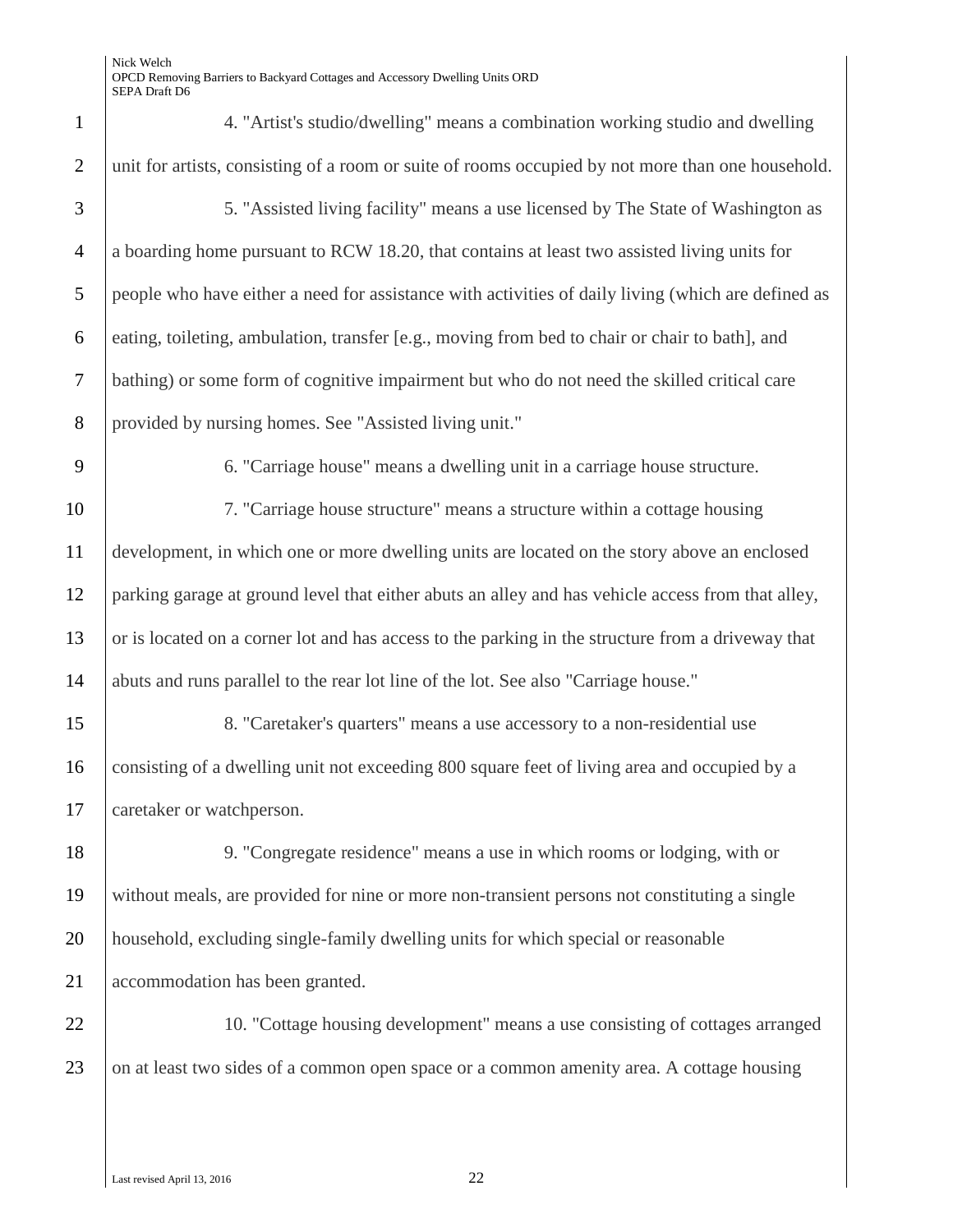development may include a carriage house structure. See "Cottage," "Carriage house," and "Carriage house structure." 11. "Detached accessory dwelling unit" means an accessory dwelling unit in an accessory structure. 12. "Domestic violence shelter" means a dwelling unit managed by a nonprofit organization, which unit provides housing at a confidential location and support services for victims of domestic violence. 13. "Floating home" means a dwelling unit constructed on a float that is moored, anchored, or otherwise secured in the water. 14. "Mobile home park" means a tract of land that is rented for the use of more 11 | than one mobile home occupied as a dwelling unit. 15. "Multifamily residential use" means a use consisting of two or more dwelling units in a structure or portion of a structure, excluding accessory dwelling units. 16. "Multifamily residential use, low-income disabled" means a multifamily residential use in which at least 90 percent of the dwelling units are occupied by one or more persons who have a handicap as defined in the Federal Fair Housing Amendments Act and who 17 constitute a low-income household. 17. "Multifamily residential use, low-income elderly" means a residential use in which at least 90 percent of the dwelling units are occupied by one or more persons 62 or more 20 years of age who constitute a low-income household. 21 18. "Multifamily residential use, low-income elderly/low-income disabled" means a multifamily residential use in which at least 90 percent of the dwelling units (not 23 including vacant units) are occupied by a low-income household that includes a person who has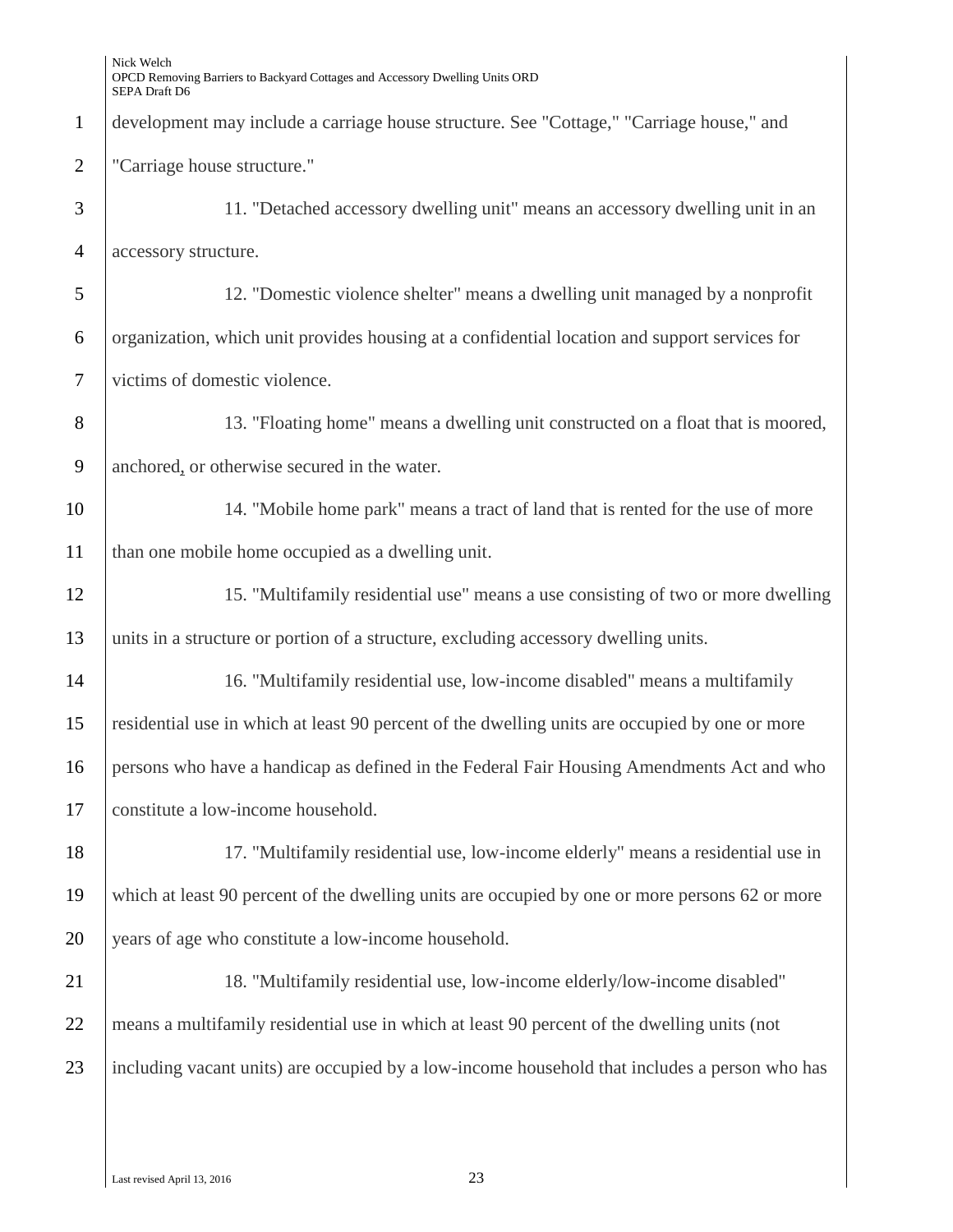| $\mathbf{1}$   | a handicap as defined in the Federal Fair Housing Amendment Act or a person 62 years of age         |
|----------------|-----------------------------------------------------------------------------------------------------|
| $\overline{2}$ | or older, as long as the housing qualifies for exemptions from prohibitions against                 |
| 3              | discrimination against families with children and against age discrimination under all applicable   |
| $\overline{4}$ | fair housing laws and ordinances.                                                                   |
| 5              | 19. "Nursing home" means a use licensed by The State of Washington as a                             |
| 6              | nursing home, which provides full-time convalescent and/or chronic care for individuals who,        |
| 7              | by reason of chronic illness or infirmity, are unable to care for themselves, but that does not     |
| 8              | provide care for the acutely ill or surgical or obstetrical services. This definition excludes      |
| 9              | hospitals or sanitariums.                                                                           |
| 10             | 20. "Rowhouse development" means a multifamily residential use in which all                         |
| 11             | principal dwelling units on the lot meet the following conditions:                                  |
| 12             | a. each dwelling unit occupies the space from the ground to the roof of                             |
| 13             | the structure in which it is located;                                                               |
| 14             | b. no portion of a dwelling unit, except for an accessory dwelling unit or                          |
| 15             | shared parking garage, occupies space above or below another dwelling unit;                         |
| 16             | c. each dwelling unit is attached along at least one common wall to at                              |
| 17             | least one other dwelling unit, with habitable interior space on both sides of the common wall, or   |
| 18             | abuts another dwelling unit on a common lot line;                                                   |
| 19             | d. the front of each dwelling unit faces a street lot line;                                         |
| 20             | e. each dwelling unit provides pedestrian access directly to the street that                        |
| 21             | it faces; and                                                                                       |
| 22             | f. no portion of any other dwelling unit, except for an attached accessory                          |
| 23             | dwelling unit, is located between any dwelling unit and the street faced by the front of that unit. |
|                |                                                                                                     |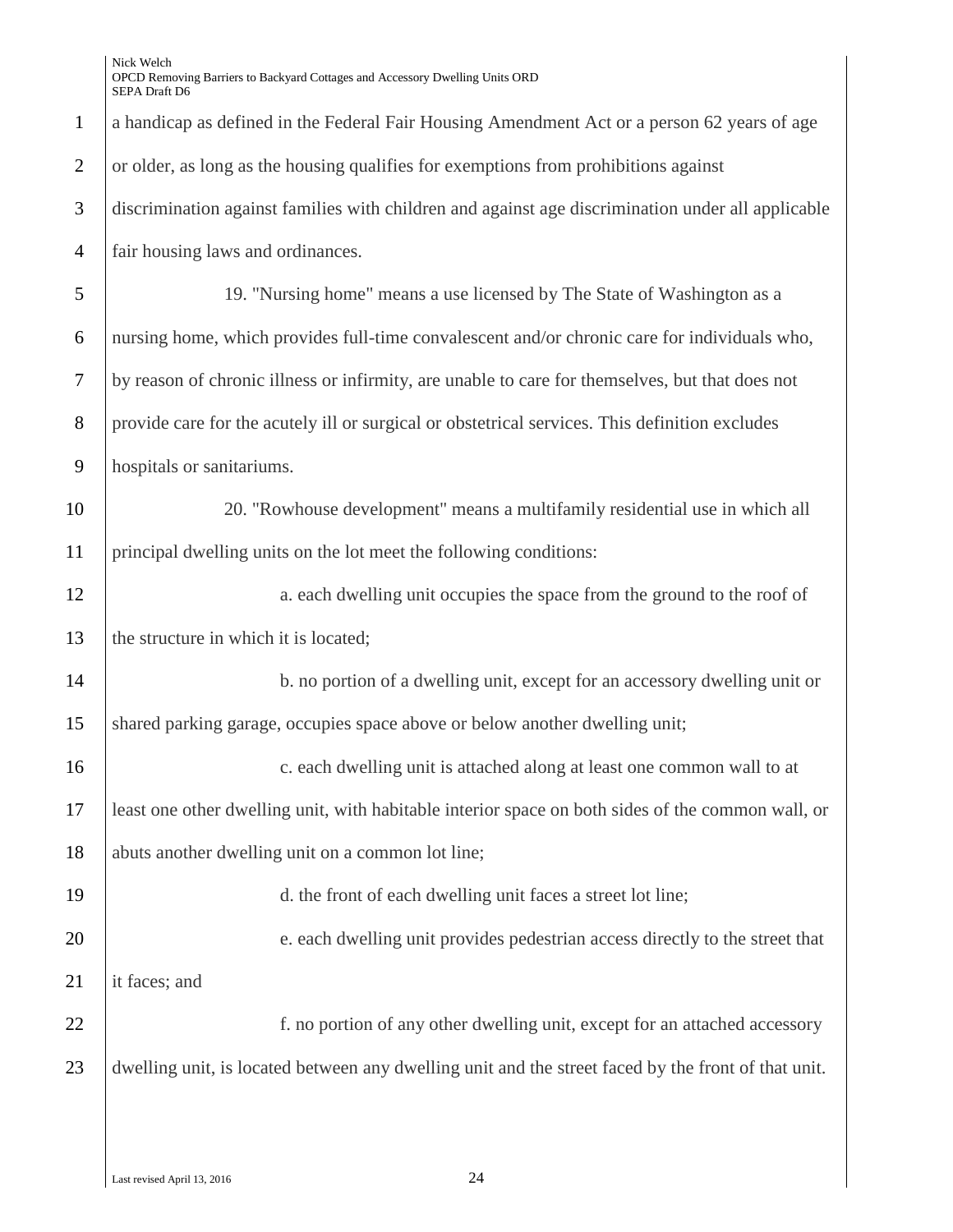| $\mathbf{1}$   | 21. "Single-family dwelling unit" means a detached structure having a permanent                   |
|----------------|---------------------------------------------------------------------------------------------------|
| $\overline{2}$ | foundation, containing one dwelling unit, except that the structure may also contain an attached  |
| 3              | accessory dwelling unit and/or there may be a detached accessory dwelling unit on the same lot    |
| $\overline{4}$ | where expressly authorized pursuant to this Title 23. A detached accessory dwelling unit is not   |
| 5              | considered a single-family dwelling unit for purposes of this Chapter 23.84A.                     |
| 6              | 22. "Townhouse development" means a multifamily residential use that is not a                     |
| $\overline{7}$ | rowhouse development, and in which:                                                               |
| 8              | a. each dwelling unit occupies space from the ground to the roof of the                           |
| 9              | structure in which it is located;                                                                 |
| 10             | b. no portion of a dwelling unit occupies space above or below another                            |
| 11             | dwelling unit, except for an attached accessory dwelling unit and except for dwelling units       |
| 12             | constructed over a shared parking garage; and                                                     |
| 13             | c. each dwelling unit is attached along at least one common wall to at                            |
| 14             | least one other dwelling unit, with habitable interior space on both sides of the common wall, or |
| 15             | abuts another dwelling unit on a common lot line.                                                 |
| 16             | * * *                                                                                             |
| 17             |                                                                                                   |
|                |                                                                                                   |
|                |                                                                                                   |
|                |                                                                                                   |
|                |                                                                                                   |
|                |                                                                                                   |
|                |                                                                                                   |
|                |                                                                                                   |